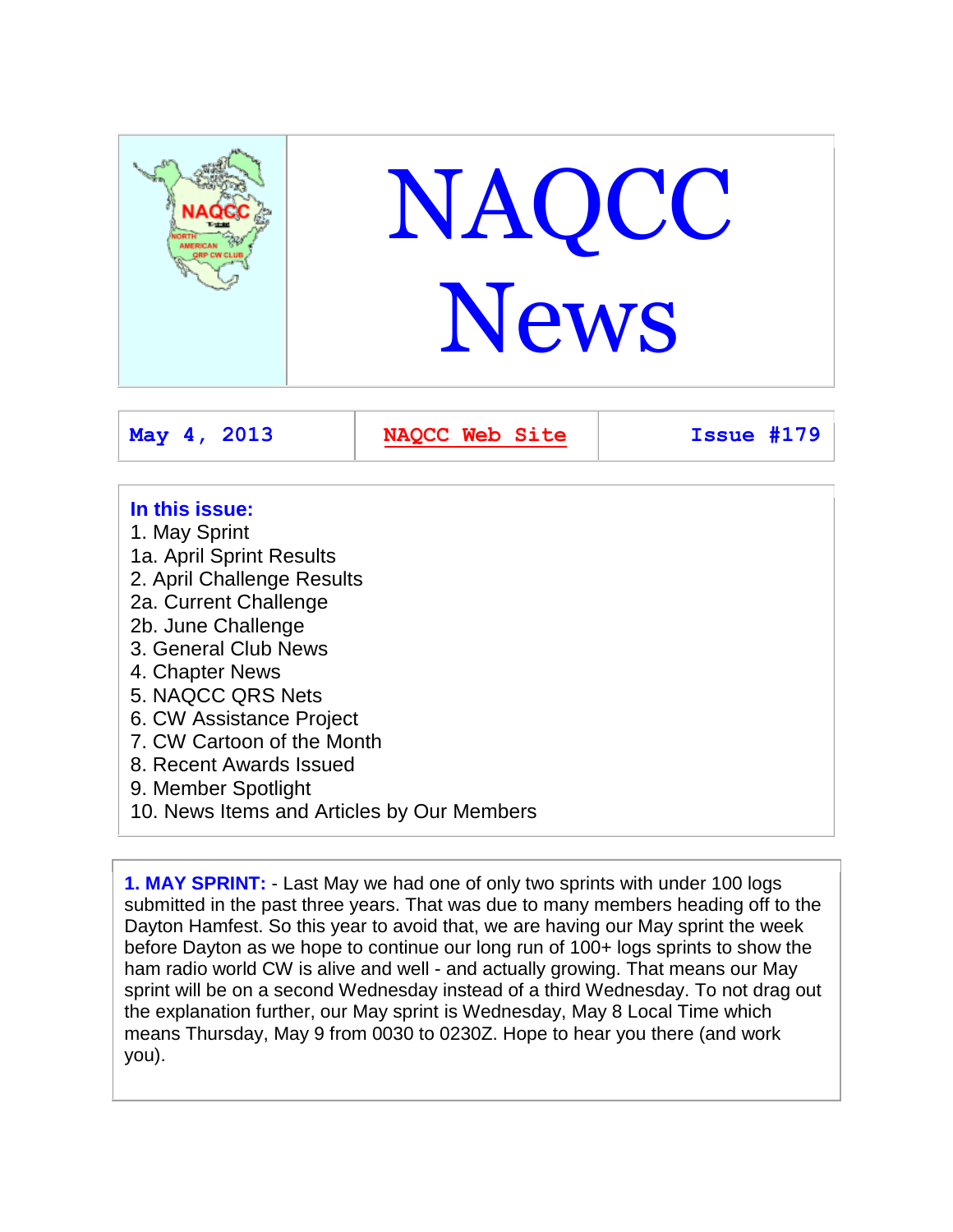We're starting something different or actually just changing something this month. There will no longer be any GOLDEN LOGS. Instead there will be SILVER LOGS. It had just become too much work keeping track of every little tidbit that determined what was and wasn't a GOLDEN LOG. Plus it was hard to determine just when someone copied something wrong vs. when someone sent some wrong info.

A SILVER LOG now is simply one that is submitted in exactly the required format period. That is basically a log that has each of the eight items in each log entry in the correct format. Some examples that will disqualify a log from being SILVER are: Putting colons in the times, failing to indicate with a hyphen when a multiplier is not a new one, not including all eight items in each entry or having them in the wrong order, and so on.

Don't worry; there will still be complete cross-checking of logs with any necessary scoring changes made as a result of the cross-checking. Incidentally, one member thought that other contests do not do cross-checking. I want to re-assure you that is not correct. There are many contests that do computerized cross-checking of logs just as we do. There are a couple differences though. They strictly penalize not-inlog QSOs by taking away not only the not-in-log QSO, but additional QSOs and/or points as well with no recourse for appeal as we have. And of course we don't penalize anyone beyond simply removing the not-in-log QSO and its multiplier if necessary. Also other contests send out complete reports on each and every possible error to everyone who submits a log. If you would like to see my report from the 2012 CQWW DX Contest as an example, click [here.](http://naqcc.info/K3WWP_CQWW_DX_Report.txt) Note particularly that the judges decision is final, and the 3.5% reduction in score mainly because I had a notin-log QSO.

There will also be a couple other changes in our sprints coming up in the next month or two. However the bottom line as always is our sprints exist for our members to have fun with making big scores de-emphasized.

As we always add, please read all the info in the Contests/Sprints section of the NAQCC web site so you will know everything you need to know about our sprints.

[Here's the link you need to get started.](http://naqcc.info/contests.html)

| <b>LANGE AN AVANYAYAY THAT</b> |  |  |  |  |  |
|--------------------------------|--|--|--|--|--|
|--------------------------------|--|--|--|--|--|

**1a. APRIL SPRINT RESULTS:** - Our 102nd sprint in April featured some excellent conditions on both 20 and 40 meters although the number of logs submitted was down 16 logs from March.

We've got a lot to talk about in this newsletter, so let's get to the statistics quickly.

| <b>Stats</b> |  |  | Current  Previous  All-Time  Mo/Yr |  |
|--------------|--|--|------------------------------------|--|
|--------------|--|--|------------------------------------|--|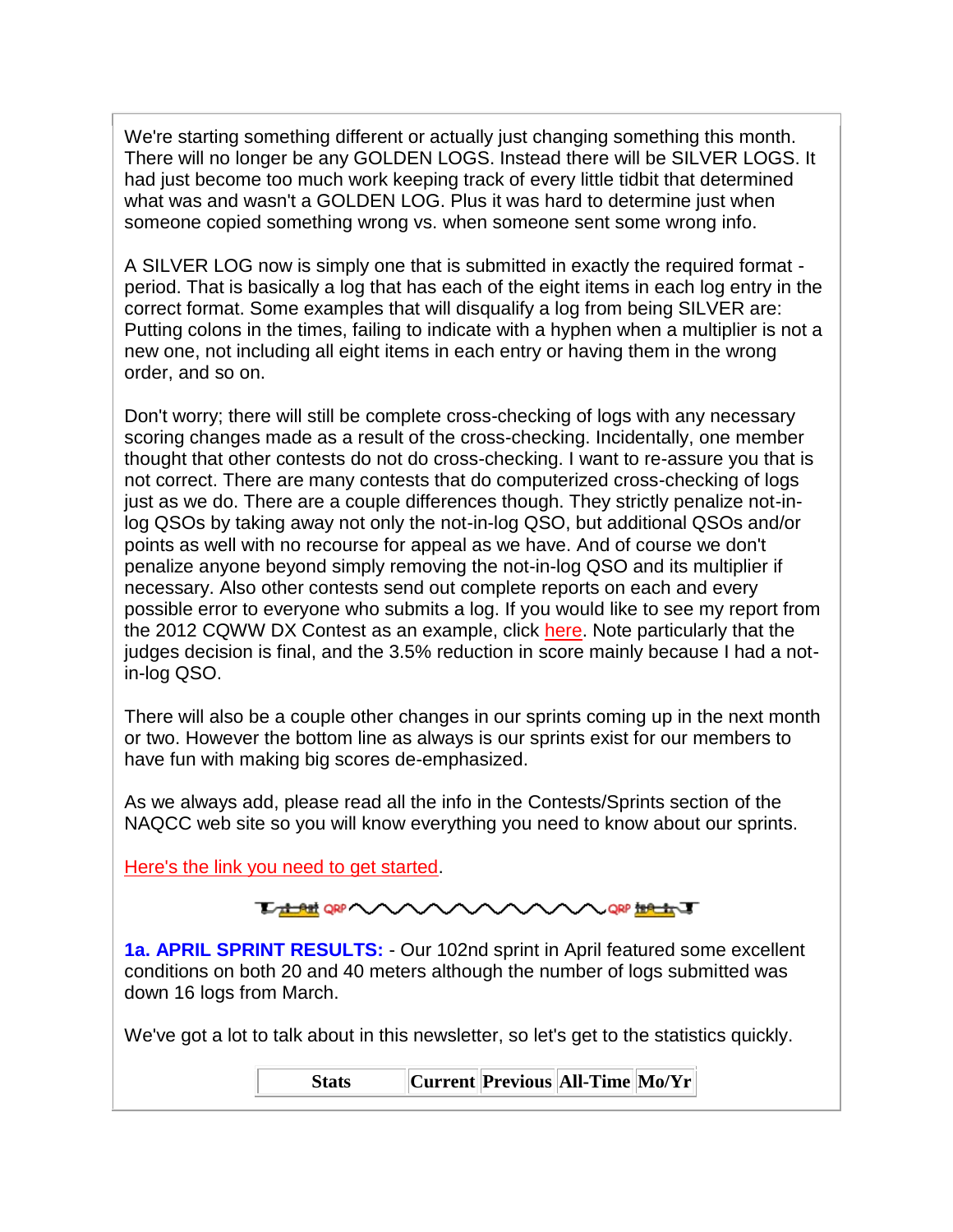|                     | <b>Month</b> | <b>Month</b> | <b>Record</b> |      |
|---------------------|--------------|--------------|---------------|------|
| Logs                | 128          | 144          | 194           | 2/13 |
| <b>Participants</b> | 182          | 222          | 269           | 2/13 |
| <b>Total QSOs</b>   | 1,987        | 2,246        | 2,804         | 2/13 |
| <b>Hour 1 QSOs</b>  | 1,108        | 1,161        | 1,468         | 2/13 |
| <b>Hour 2 QSOs</b>  | 879          | 1,085        | 1,334         | 2/13 |
| 20M QSOs            | 1,052        | 879          | 1,056         | 8/12 |
| 40M QSOs            | 904          | 1,139        | 1,534         | 4/12 |
| 80M QSOs            | 31           | 228          | 1,417         | 2/13 |
| Avg QSOs per stn    | 15.5         | 15.6         | 19.3          | 9/11 |

| <b>CERTIFICATES</b>                                 |                   |             |              |  |  |
|-----------------------------------------------------|-------------------|-------------|--------------|--|--|
| <b>SWA Category</b>                                 |                   |             |              |  |  |
| <b>Division</b>                                     | 1 <sub>st</sub>   | 2nd         | 3rd          |  |  |
| W1                                                  | N <sub>2</sub> CN | K1IEE       |              |  |  |
| W <sub>2</sub>                                      | NW2K              | K2YGM       |              |  |  |
| W <sub>3</sub>                                      | K3WWP             |             |              |  |  |
| W <sub>4</sub>                                      | K4ZGB             |             | WX4RM WA4ZOF |  |  |
| W <sub>5</sub>                                      | W5IQS             |             |              |  |  |
| W <sub>6</sub>                                      | WK6L              |             |              |  |  |
| W <sub>7</sub>                                      | <b>KE7YTE</b>     |             |              |  |  |
| W8                                                  | KI8R              | N8IUP       |              |  |  |
| W <sub>9</sub>                                      | KB9ILT            |             |              |  |  |
| W <sub>0</sub>                                      | N3PDT             | <b>W0EJ</b> |              |  |  |
| Canada                                              | VE4WI             |             |              |  |  |
| <b>DX</b>                                           |                   |             |              |  |  |
| <b>Other Categories</b>                             |                   |             |              |  |  |
| Gain                                                | K4BAI             |             |              |  |  |
| <b>First time entrant</b><br>high scorer            | WK2T              |             |              |  |  |
| Paddle/bug handle -<br>K1/K2 knob insert<br>drawing | KB5JO             |             |              |  |  |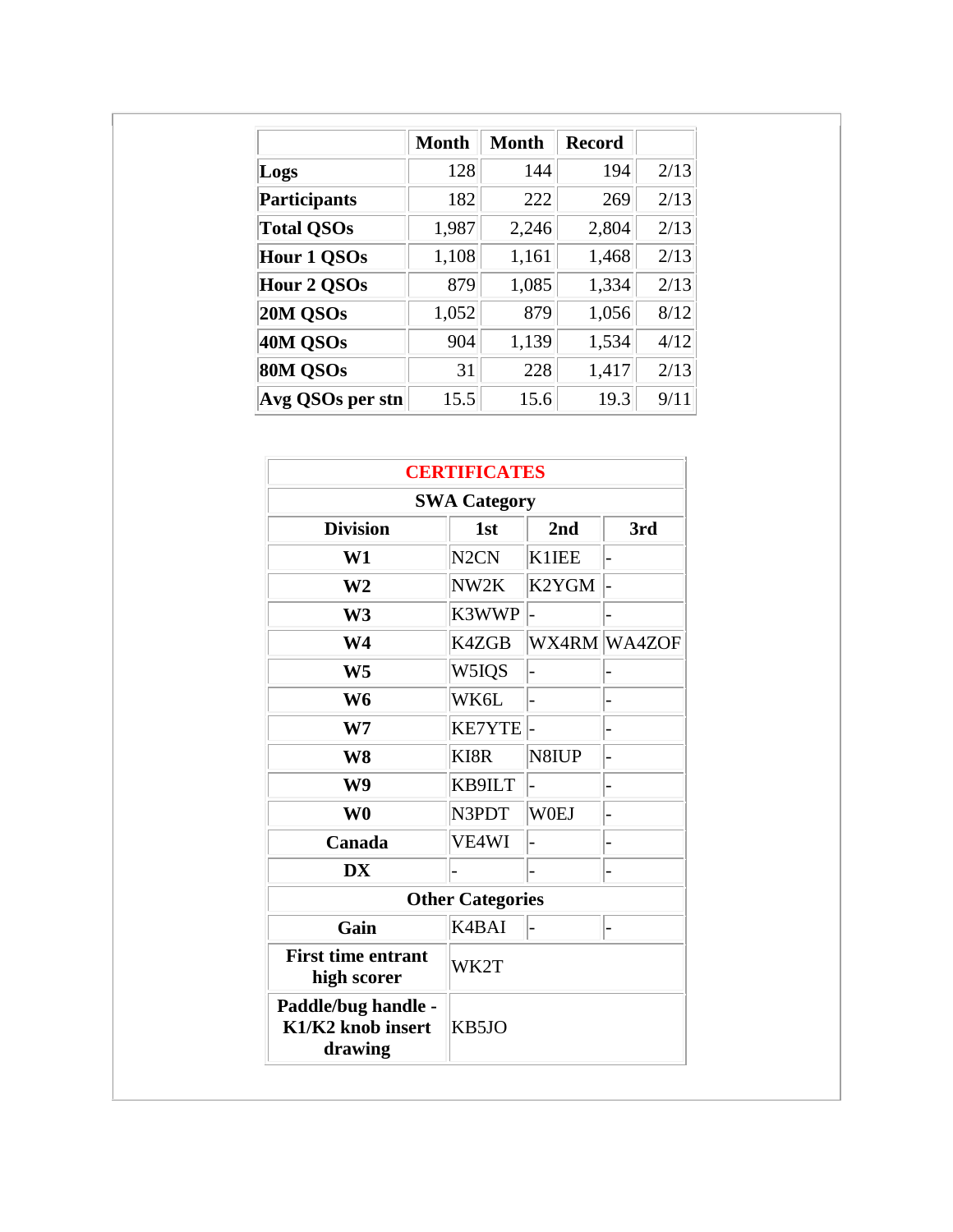Congratulations to all including winners and non-winners. Actually there are no nonwinners. Everyone who participated AND SENT IN A LOG is a winner because you have helped add to our voice shouting the praises of CW and QRP which shows the ham radio world that there are still many folks using and enjoying CW on the ham bands. That's one of our main goals here at the NAQCC.

Very special thanks to those who reported their results even though they made only a few QSO's. Your reports are equally important.

We welcome these 9 hams who submitted a sprint log for the first time. We hope they will continue to participate and report their results: WK2T N0DA K8RJW N5ME KE0ER WB0CLL WD4EXI KK4LLD N4MJ

GOLDEN LOGS. This is the final month for GOLDEN LOGS as described above.

There is a prize awarded to the one who has the most GOLDEN LOGS each year. This year it will be to the one who has the highest total of GOLDEN and SILVER LOGS. In case of a tie, the one having the most total QSOs for the year will be the winner.

GOLDEN LOGS were submitted by 66 of 128 participants this month. To see if you're one of them, check the results page.

Here's a Top 5 (+ ties) list of most GOLDEN LOGs in 2013:

4 - tie among 9 members

Thanks to all GOLDEN LOGgers for making my cross-checking job that much easier. And now that will be even easier for me with SILVER replacing GOLD. Remember anyone can now very easily submit a SILVER LOG with just a bit of effort and checking on their part before submitting.

Here's a summary of the all-time number of GOLDEN LOGS:

| Year  | #GLs | #Logs | <b>%GOLDEN</b> |
|-------|------|-------|----------------|
| 2010  | 402  | 1076  | 37.4           |
| 2011  | 544  | 1317  | 41.3           |
| 2012  | 706  | 1471  | 48.0           |
| 2013  | 287  | 577   | 49.7           |
| Total | 1939 | 4441  | 43.7           |

So you see we're above average this year and the percentage has increased each year. That's rewarding to see as it means our members are getting better at log keeping and log submitting. Congratulations! Beginning next newsletter we'll be starting a total of SILVER LOGS.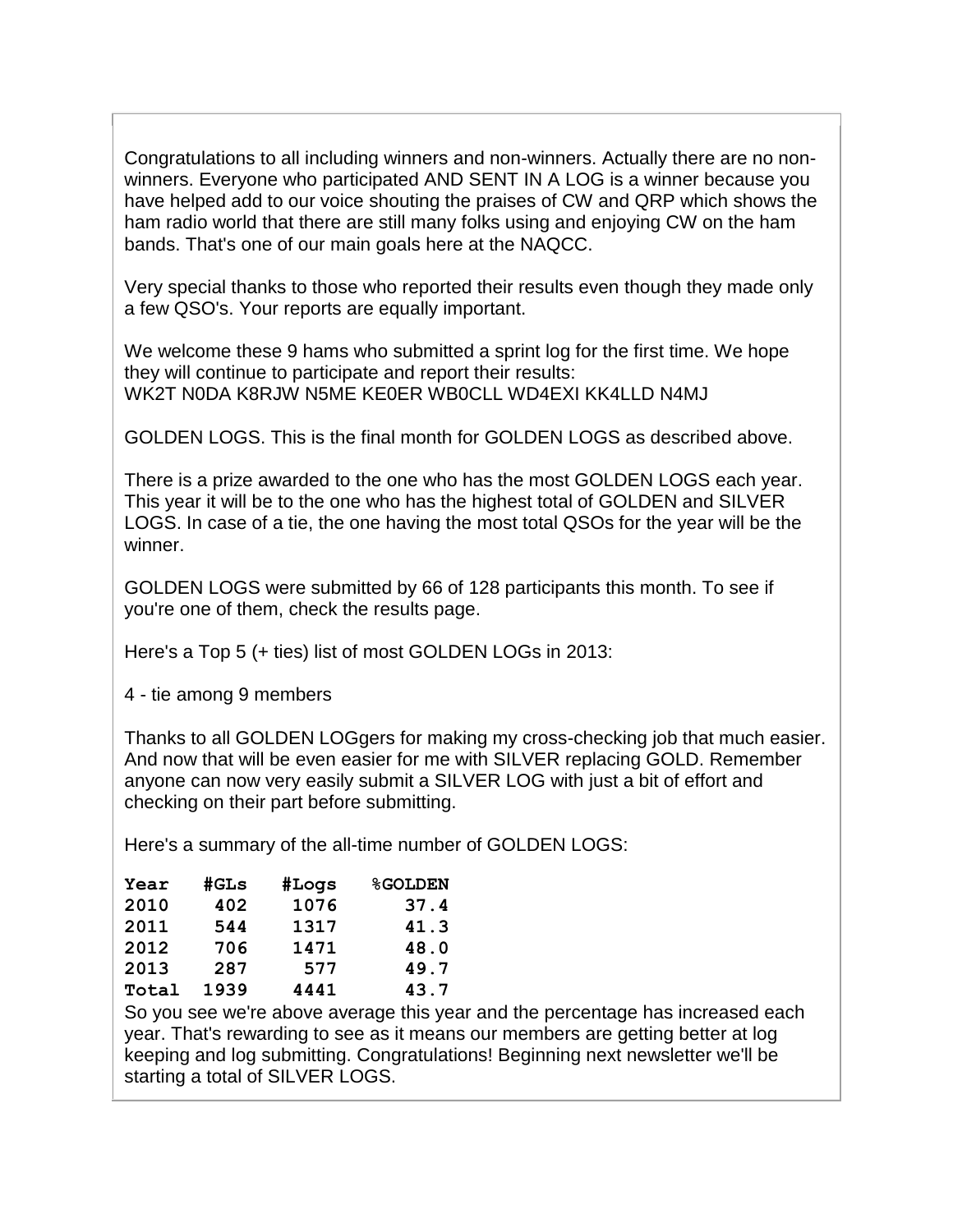Full sprint info [here.](http://naqcc.info/contests.html)

#### **LABE ORP** QRP #PO #CR

**2. APRIL CHALLENGE RESULTS:** - The fishing challenge turned out to be somewhat of a difficult catch, as so far we only have reports in from eight members. However I'm sure that is because the newsletter is coming out so early this month because of the changed date of our sprint. We'll probably wind up with around the usual number of submissions. Actually we had hoped to see the challenge submissions progress upwards as time went by like our sprints have done. However that has not been the case. It seems to us that the challenges are a good alternative to those who don't like the contest/sprint atmosphere. Perhaps we were wrong. But we know there is a small core of members who really enjoy our challenges and we will be continuing with them for those members, and hopefully overall participation will still start to take off in the future.



**2a. CURRENT CHALLENGE:** - In May, we honor those brave patriotic folks who over the years and currently have kept our country safe, and a leading world power. It's another alphabet challenge featuring the names of the branches of the military and a few other military related terms. So go to it, and have fun. There are only 10 'words' with 64 letters so it is one of the easier alphabet challenges. Let's see if we can break our record for number of challenge participants this month.



**2b. JUNE CHALLENGE:** - June is the month for the ARRL Field Day, and we again will have our Field Day challenge this month. In addition our regular full month challenge this year will be a WARC bands challenge. As the rules page states, "Make 20 QSOs using any combination of 30, 17, 12, and the latest new band 60 meters using CW, QRP, and any antenna system. Be sure to know the complete rules for use of CW on 60 meters before you operate there as they are quite restrictive."

It should be a piece of cake to master this challenge with the great conditions of late where 17 and 12 are open for DX (and regular) QSOs sometime just about every day. Plus 30 meters is always there. The 'new' 60 meters has been a fun band since it was opened to CW not all that long ago. This is my first year using the band and I have found it to be a challenging and interesting band. It seems to lie right between 80 and 40 as far as conditions go - just like its position in the spectrum is between those two bands. It does seem to have a lot of warm weather QRN just like 80, but a little easier to work DX than 80 when the DX is there to be had, which doesn't seem to be too often.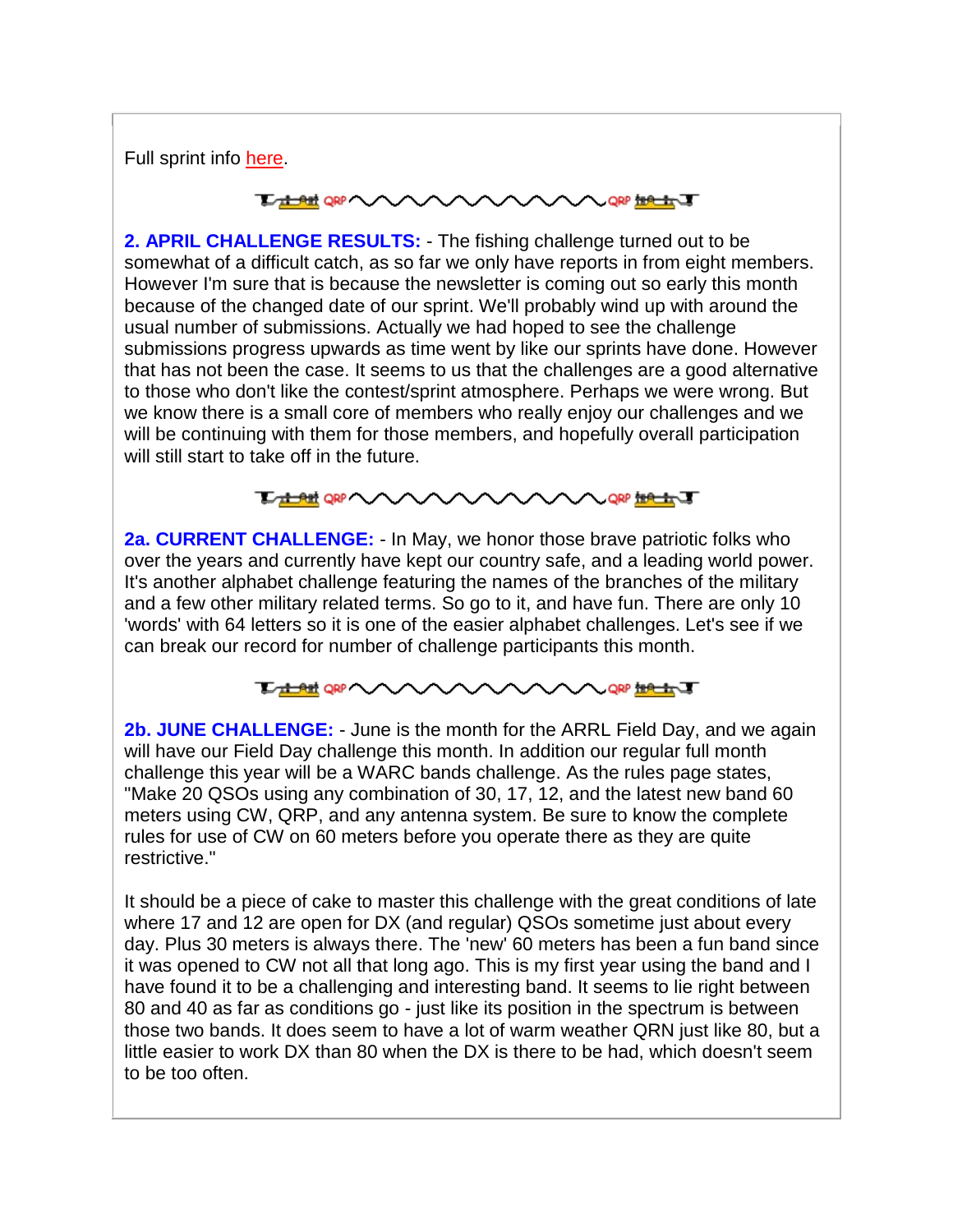Full challenge info [here.](http://naqcc.info/challenges.html)

#### **LADRE ORP QRP #PE# JF**

#### **3. GENERAL CLUB NEWS:**

- It's always nice to hear how much our prize winners appreciate their prizes, and we like to let you hear also since it is your monetary donations or prize donations that make giving these things away possible. So here's what Lou N8LA had to say, "Greetings Michael and John, The beautiful Tulip Wood fingerpieces NAQCC awarded to me arrived last week. Thank you very much for them! I will think of both of you and NAQCC with fondness each time I use them. To show my appreciation (and to purchase an "indulgence" allowing forgiveness for not participating in the sprint this month!), I will be sending a small offering to NAQCC. Vy 72/73, Lou N8LA."

- And about how we (John KK1X) send out a new member certificate every time we find someone has changed their call in our (W7GAH) search of the FCC database or if a member tells us they have changed calls. From Mike W4MVM (ex-W9MVM), "Thanks John & Tom for remembering me. I am in "4" land where my QTH is, should have changed a time ago. NAQCC is the greatest!! QRP CW is the greatest. 73 de MIKE, W4MVM NAQCC #3812."

- And just in case I didn't post this a couple months ago when it came, here's something from Dave W4DUK, "Mike, I received my 2012 Golden Log prize in the mail yesterday. "Thank You" to both you and the club for sending it. I've been considering improving/replacing the End-fed Zepp that has served me for the past five years, and "ARRL's Wire Antenna Classics" will surely provide some good food for thought. 73, Dave - W4DUK - NAQCC #0617."

- We're all set up for our anniversary week celebration this October (6th through the 12th) with one big exception. We still need a lot more operators for our N#A calls. Of course it is still very early, but as we all get older, time moves along more quickly and October will be here before we know it. So you can never sign up too early, and can always back out if necessary due to other more important commitments that come up. With that said, we have the following signed up already and are awaiting for more volunteers.

**N1A - W1OH N2A - N3A - K3WWP WY3H KC2EGL WA3HIC N4A - KI4EBD N5A - N6A - K6MGO N7A - N8A - N8XMS N8IUP**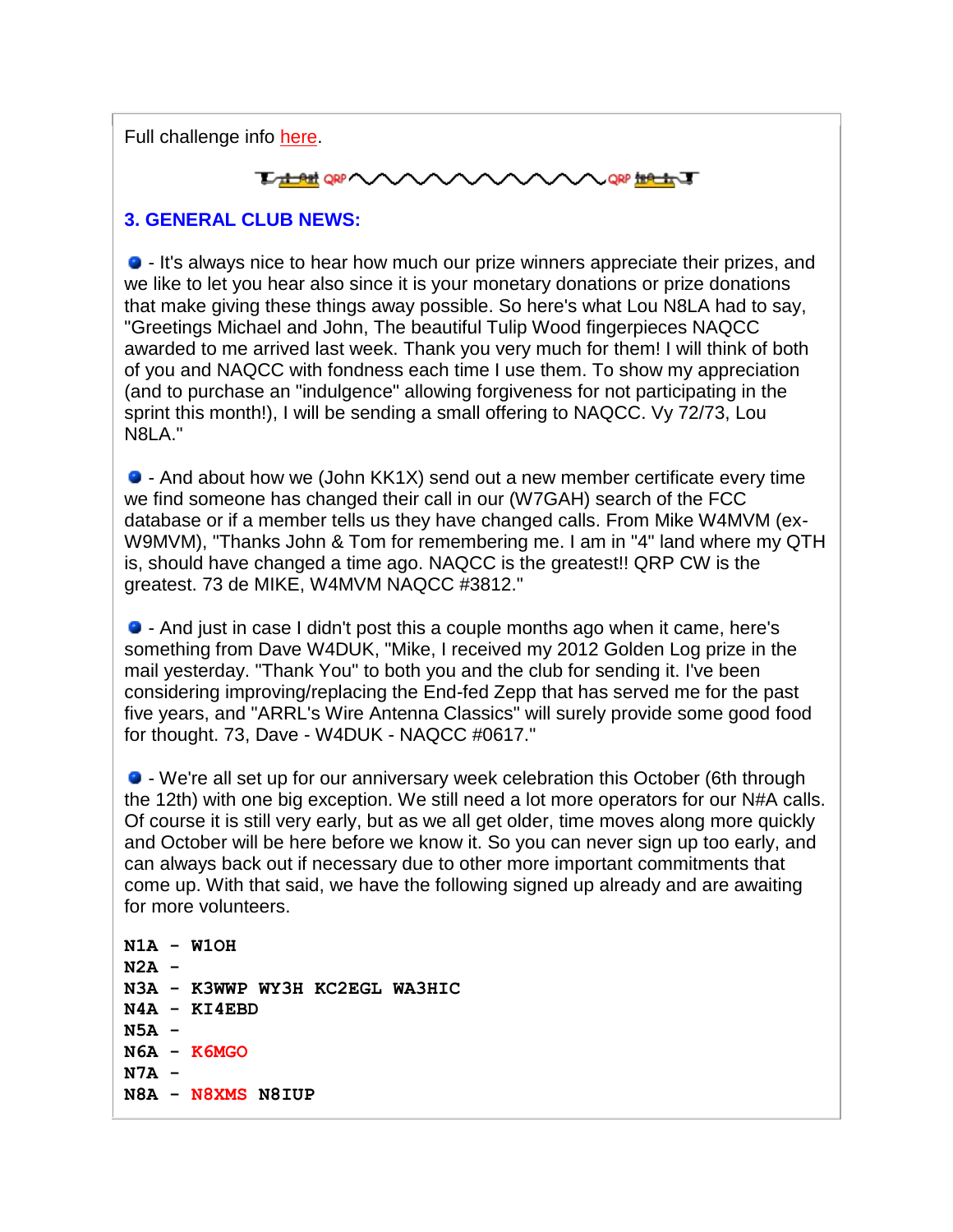## **N9A - K9EYT N0A - KC0PMH W0EJ**

Calls in red are those who volunteered to do that week's sprint with the N#A call.

We'll continue to update our special N#A Operation page in the main section of the NAQCC web site with info about this year's event. There you can see instantly who has signed up as an operator. As you see, we have 12 ops signed up already, but that's just a start. We'd like to see at least 4 or 5 ops for each call. The more ops, the more air time for the calls as I'm sure no one op is going to operate the whole 168 hours we have use of the calls. Everyone who has been an op in the past has gotten nothing but enjoyment from the experience and we get many returning ops each year. I'm sure it would be a real thrill for someone who has never operated a special event call to be able to operate one of our calls, even for just a couple hours if that's all that time would permit.

To sign up, just send an email to  $NAQCC33@WINDSTREAM.NET$  with the subject "NAQCC Anniversary" stating your intention to be an operator.

We'll again be using our special scheduler where you can post your operating times in real time. That proved very successful last year. So successful that we are also providing that service the rest of the year as well. See the main page of the NAQCC web site for details.

- Just a quick reminder we're continuing with the hidden call sign idea originally suggested by Bill KB3XS even though it's been over a year (2/11/2012) now since anyone has claimed their prize. Only 10 out of 84 hidden calls have been found by their owner. Somewhere in this newsletter is a call sign of a member in a place that is definitely out of context and containing a mix of upper and lower case letters. If it is YOUR call sign and YOU find it, email NAQCC33@WINDSTREAM.NETBEFORE the publication date of the next newsletter (JUN 8) and win a gift certificate for 100 NAQCC QSL cards produced by the CheapQSLs.com company run by Hal K6RF (#0171) and donated by the NAQCC thanks to your generous monetary donations to the club. Cheap refers only to the price, not the quality of the cards. They are beautiful and a great way to show your pride in being a NAQCC member. See the main page of the web site to find out how to purchase your own cards.



## **4. CHAPTER NEWS:**

Here is where our club chapters present news about their chapter activities. We currently have four chapters - European, Texas, Western Pennsylvania, and Florida. We're looking forward to expanding that roster further, but so far no one else seems interested in enjoying the fun of being in a chapter. Chapters are more or less independent local gatherings organized by NAQCC members in a geographical area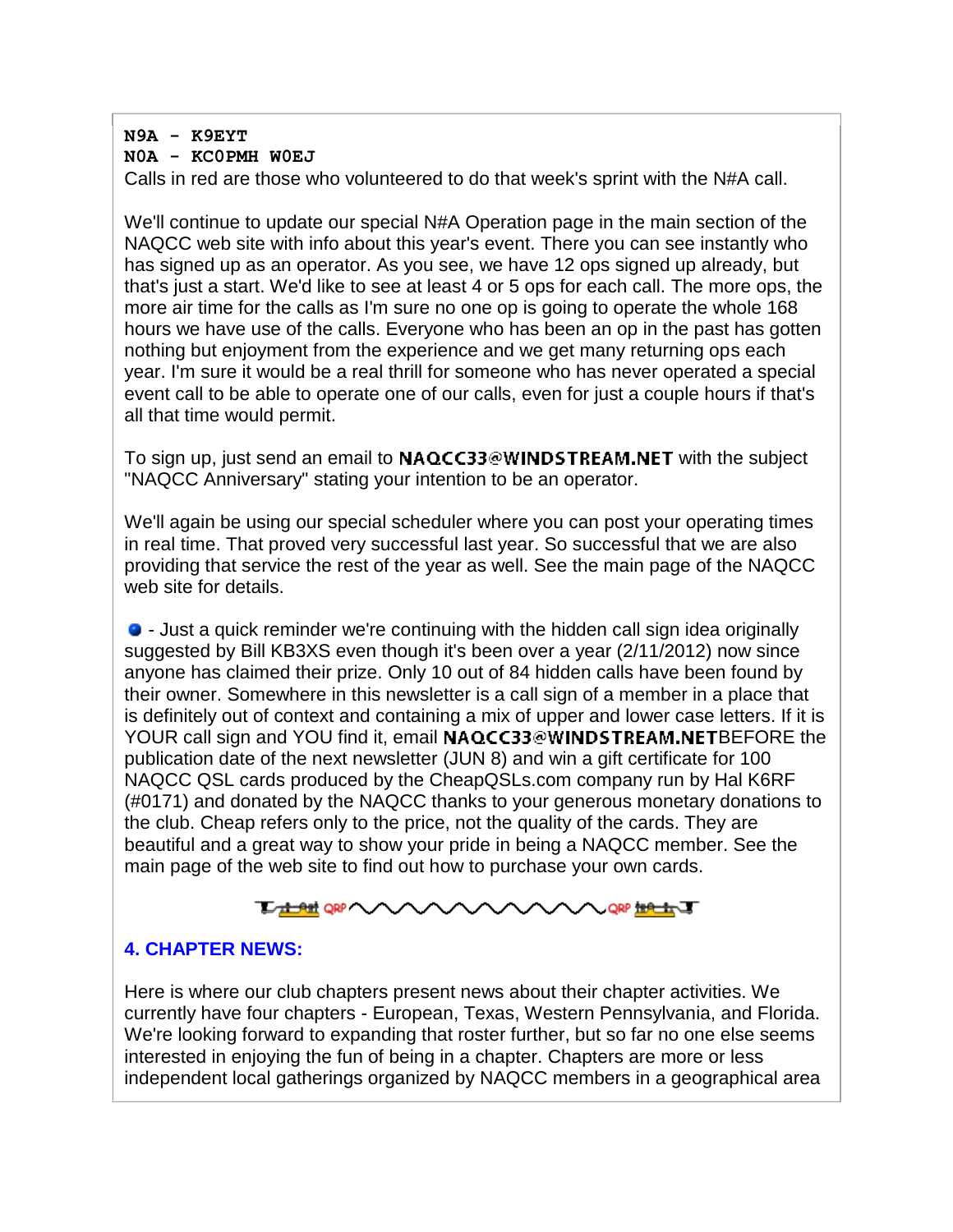and subject to a list of guidelines under the auspices of the NAQCC. They provide great opportunities to fellowship with other hams in an area who are interested in the same type of ham radio activities, namely QRP and CW. If you would be interested in starting a chapter in your area, let us know and we'll send a copy of the guidelines. Remember our latest perk for Chapter members: Those who are members of one of our chapters can publicize any portable operations done as a Chapter function similar to what the WPA Chapter and Florida Chapter members have been doing doing for their portable operations. Such publicity helps a lot in providing activity for the operations. If there isn't yet a chapter in your area, you will have to form one to take advantage of this. If you are already a chapter member, just send an announcement exactly as you want posted to NAQCC33@WINDSTREAM.NET and we will post it for you. Make the subject of the email "NAQCC portable operation" for quickest action. Be sure to mention the Chapter prominently somewhere in the announcement, and be sure to submit a write-up on your operation for posting in your Chapter News section of the newsletter. Such a write-up goes to KD2MX@ARRL.NET

NOTE: No Chapter News was received from KD2MX for this issue, so here is what we have here from last issue and from the FL Chapter for this issue.

### **NAQCC EUROPEAN CHAPTER:**



Items in this section are from EU Chapter President Matt MW3YMY unless otherwise credited. Questions or comments should go to MATT@MATTIRELAND.CO.UK The EU Chapter web site is a[thttp://www.naqcc-eu.org/](http://www.naqcc-eu.org/)

#### **Sprints**

The dates of the remaining 2013 sprints are given in the table below. This information is also [available on the website in a printer-friendly format,](http://naqcc-eu.org/sprints/rules/2013_sprint_schedule.pdf) should you wish to keep it for your records:

| <b>Month</b> | <b>Sprint date</b>        |
|--------------|---------------------------|
| May          | Wednesday, 8th            |
| June         | Monday, 17th              |
| July         | Wednesday, 10th           |
| August       | Monday, 19th              |
|              | September Wednesday, 11th |
|              | October Monday, 21st      |
|              | November Wednesday, 13th  |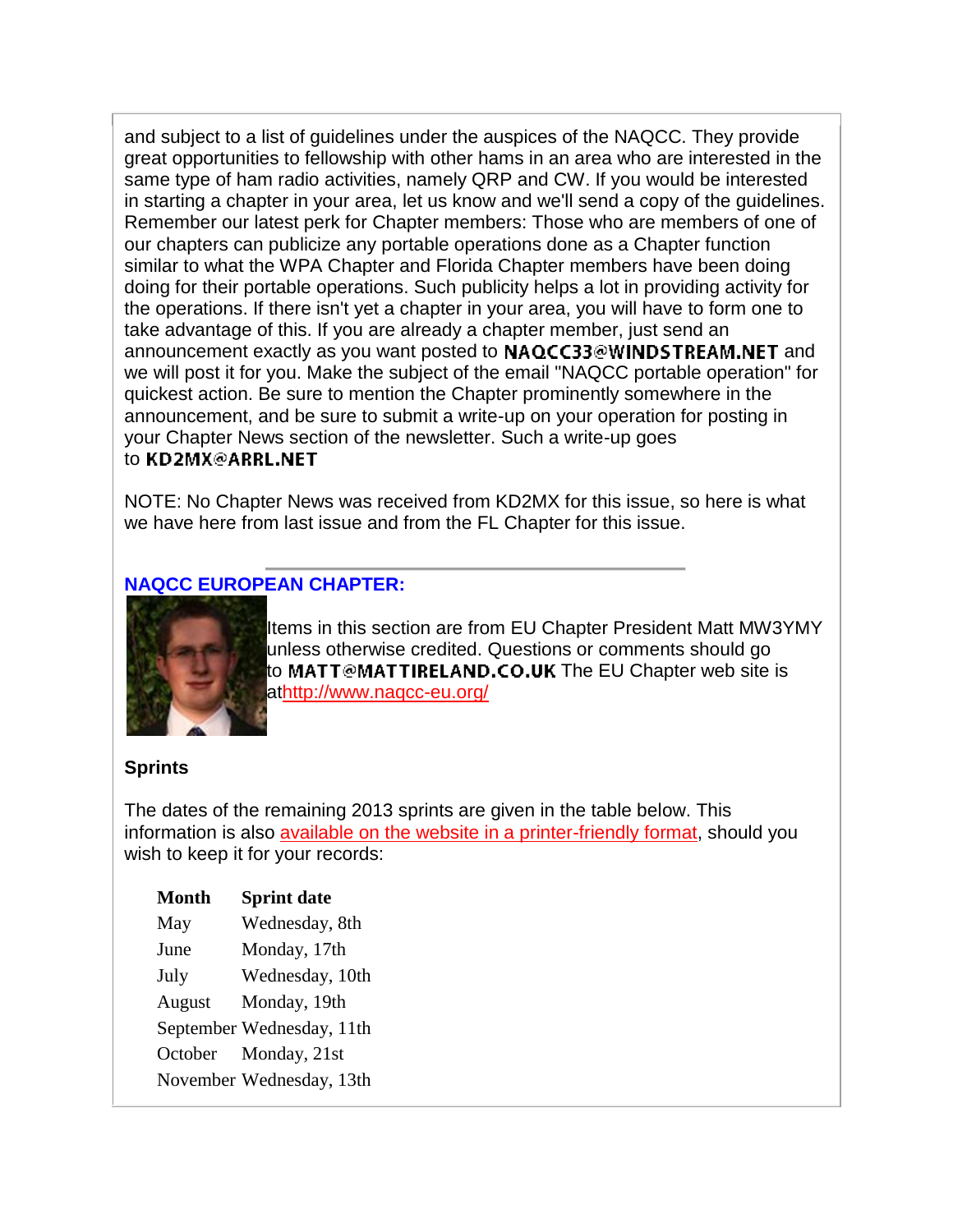#### December Monday, 16th

The European sprints are fun, informal, monthly contests designed to be enjoyable to radio amateurs with all degrees of contesting experience. Please take part to support your local chapter and increase activity and awareness of QRP/CW on this side of the Atlantic. All are welcome to participate, not just members in Europe, and we now regularly obtain reports of trans-Atlantic QSOs in our sprints.

### **NAQCC FLORIDA CHAPTER:**

Items in this section are from the FL Chapter unless otherwise credited. Questions or comments should go to NAQCCFL@YAHOO.COM



On April 19th, 2013 the Florida Chapter of NAQCC held its latest "Operation in the Park" event at Spruce Creek Park, located at the Rose Bay/Spruce Creek Preserve in Port Orange, FL; four members and one guest were present.

The April spring morning started out at 75 degrees and 80% humidity, and quickly climbed to 88 degrees - East Central Florida is notorious for going from winter to summer in a few hours! Steve WB4OMM #5913 and Don K3RLL #1905 opted for the high ceilinged and very comfortable park pavilion with its many "creature comforts". Art WB4MNK # 5274 decided to be a true adventurer and tough it out on the Boardwalk that goes to the fishing pier over the marsh - using a folding table and sitting on a wooden bench - with his only protection from our Florida sun being his hat! He must have had a premonition of the day - his work was the most successful!! After a fairly quick setup all three were on the air shortly after 9 AM.

WB4MNK had 20 meters and got the volume honors, making 19 QSOs including one DX (a VE) -16 of his QSOs were NAQCC members - his personal best! Art used an Elecraft KX1 running 4 watts to a wire Inverted V @40' over the marsh, a P6 touch key & LDG tuner. K3RLL found little activity on 17 meters (one member) but took the DX honors with a Russian station! Don was using an Elecraft K1 running 5 watts with a similar antenna and a Scorpion key. WB4OMM found four members on 40 meters and worked 'em all with great signal reports from both ends. Steve used an Icom IC-706MKIIG at 5W with a Nye Viking paddle, a full size wire dipole for 40M at the top of a Buddipole mast with an LDG tuner. Steve also brought a Pixie II transceiver for 40M but it developed a severe case of "I ain't gonna workitis" - it will return to the bench for intense surgical attention and hopefully return in the future!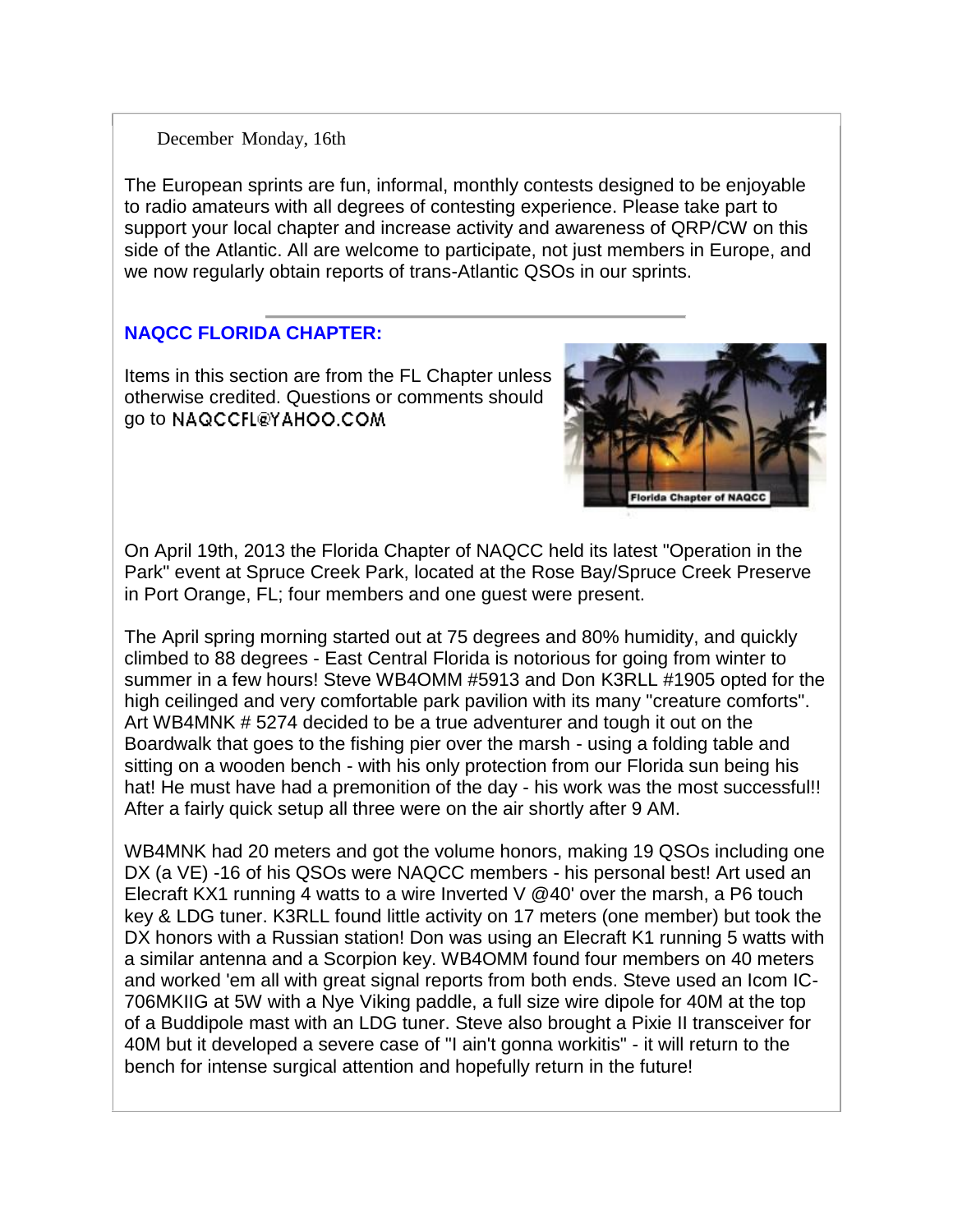While operating in the park, our "official guest" Darryl AB8GU visited with both setups, and helped WB4MNK take down his station at the end - Darryl also took our group photo for the, "Highly Sought After Special Commemorative and Collectable QSL Card" that we will send out for this operation. Neil KJ4CIA #6122 stopped by to say hello, lend support, and stayed for about two hours.

We concluded operations around 12 noon so we could eat lunch and recap our park adventure. We all agreed it was a productive and fun outing! What a great time!

The Florida Chapter sincerely appreciates the helpful email advisory by K3WWP, the participation of the 21 NAQCC members we worked, as well as the unknown others who we did not hear. If not for the assistance of our membership, our field event would not have been such a success. Thank you all and we look forward to working you from another "exotic" Central Florida Location in the very near future!



72/73, Steve WB4OMM #5913

Our "crew" from left to right: Don K3RLL #1905, Steve WB4OMM #5913, Art WB4MNK #5274 - Darryl AB8GU is taking the picture!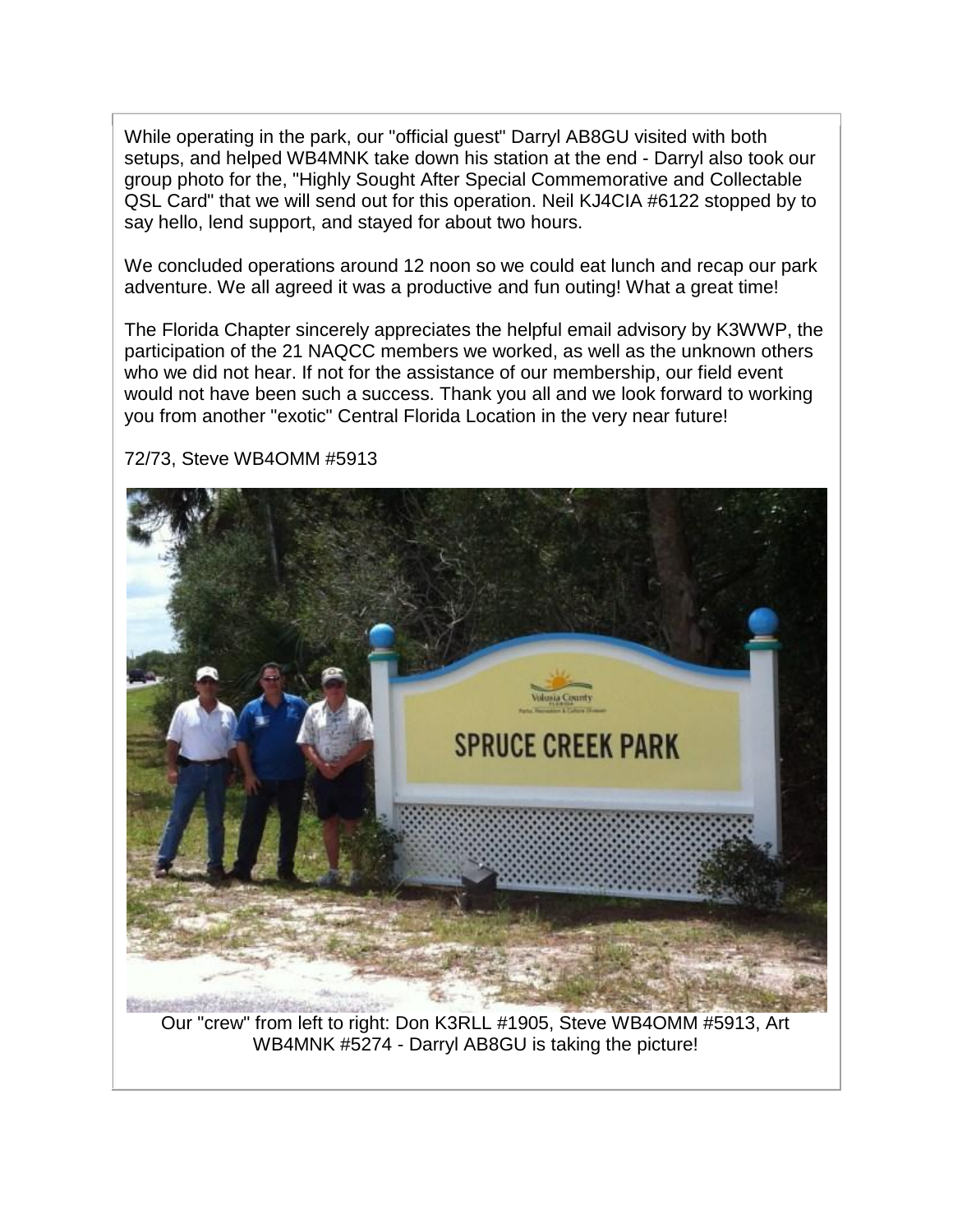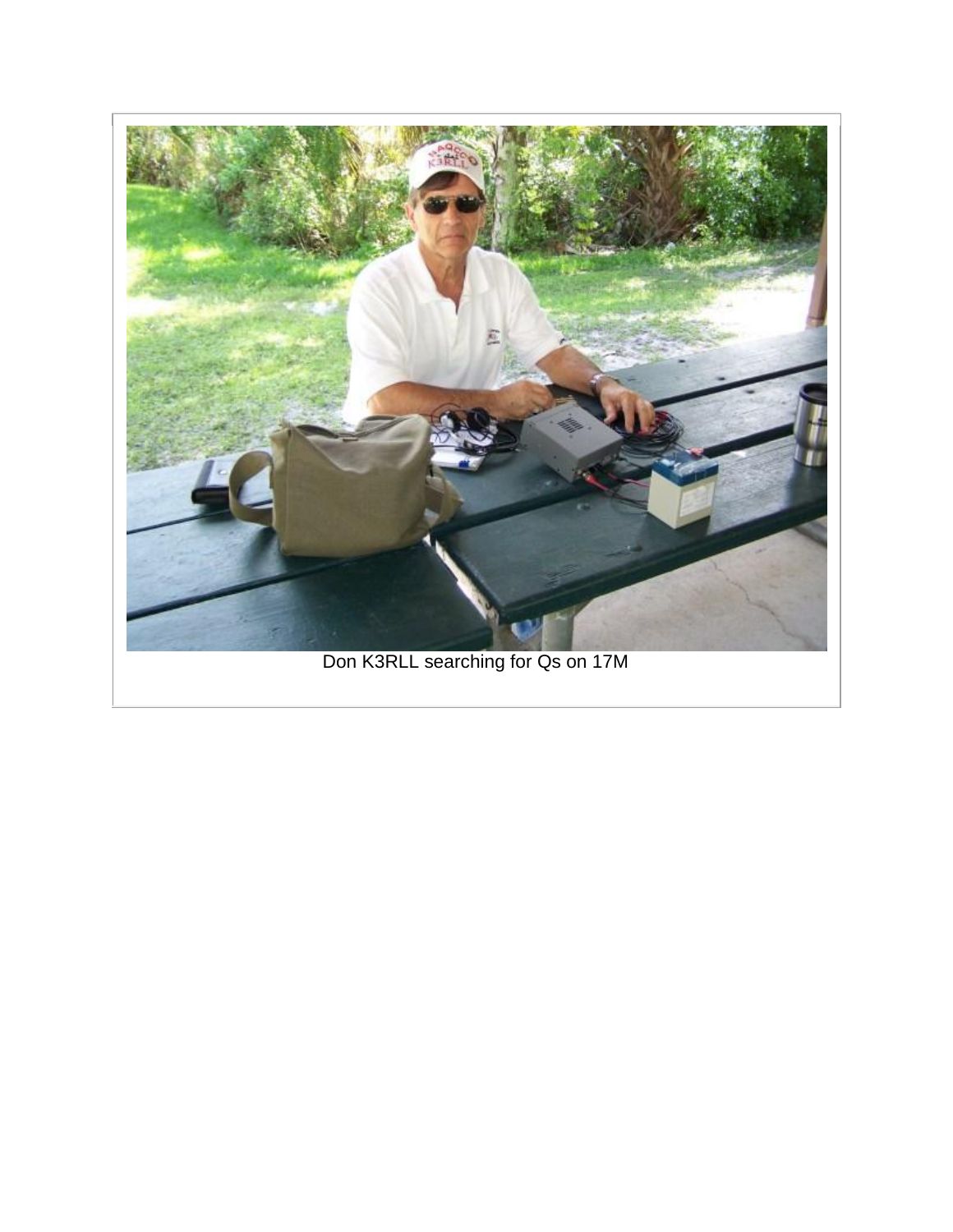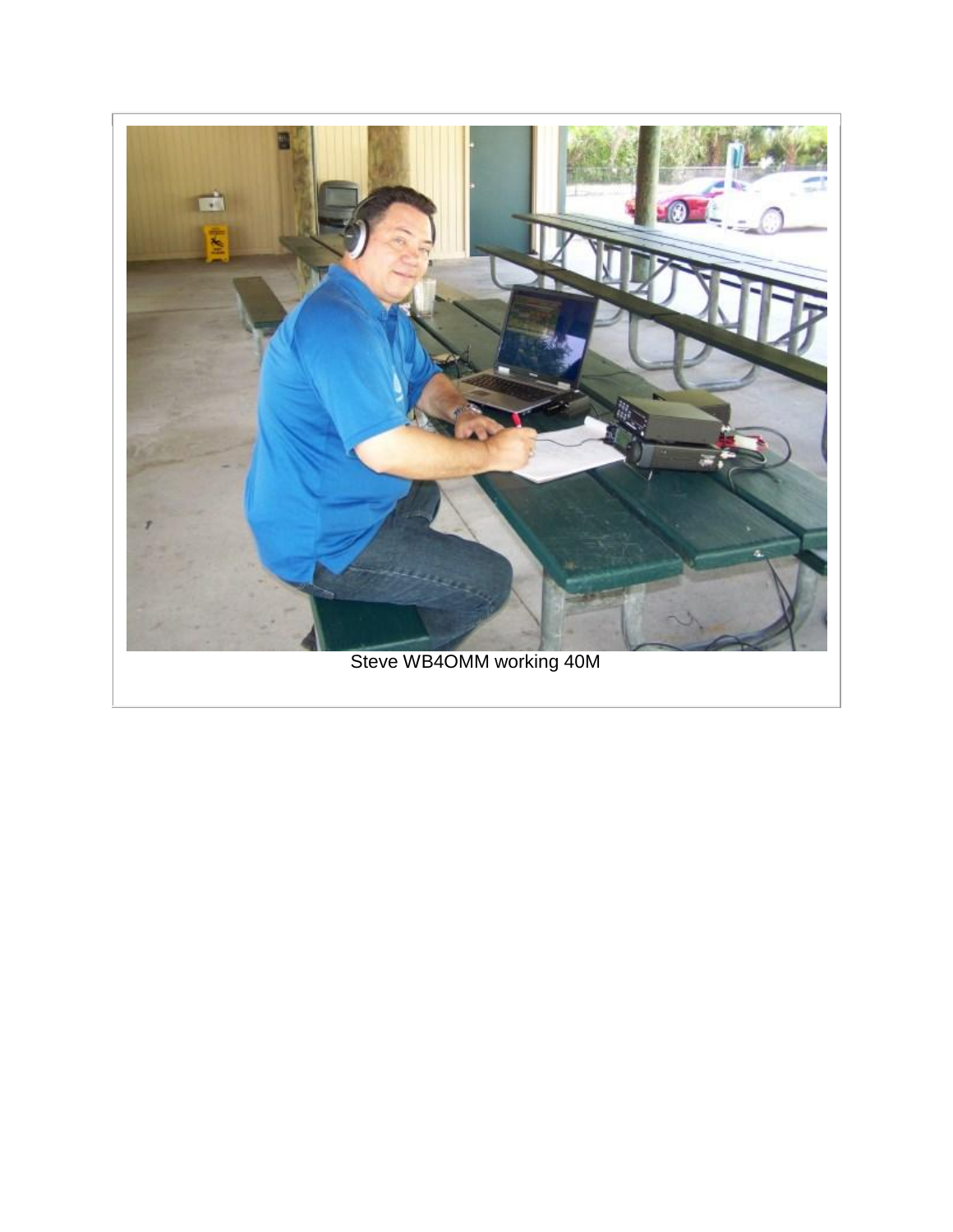

Art WB4MNK braving the Florida sun! A "real tough guy"!!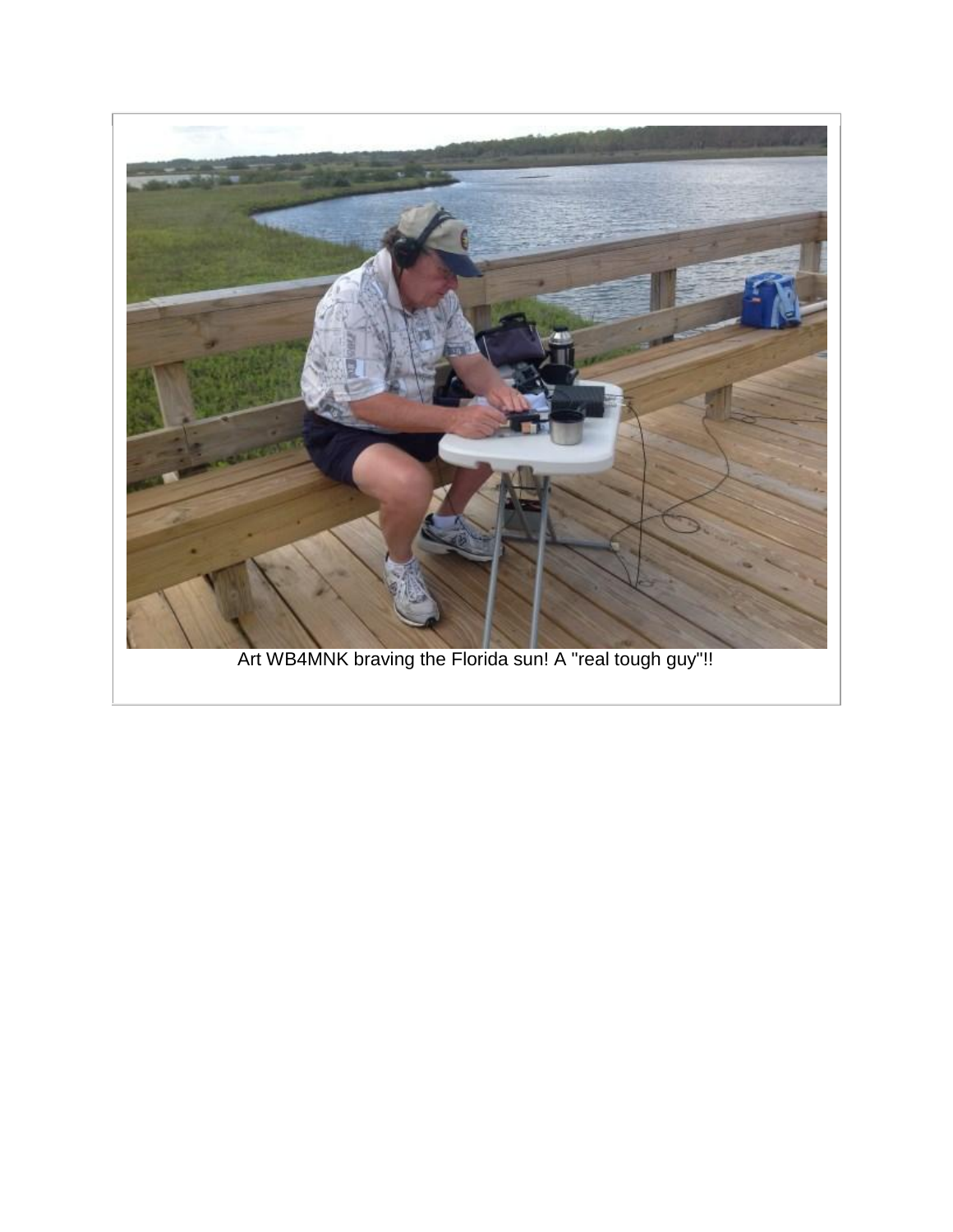

Our - "Highly Sought After Special Commemorative Collectable QSL Cad"



The Pixie II 40M transceiver that wouldn't work! IT WILL BE BACK! (About 450mW of power - built into an Altoids can and powered by a 9v Battery!)



# **NAQCC TEXAS CHAPTER:**

Items in this section are from TX Chapter Director Ron K5DUZ unless otherwise credited. Questions or comments should go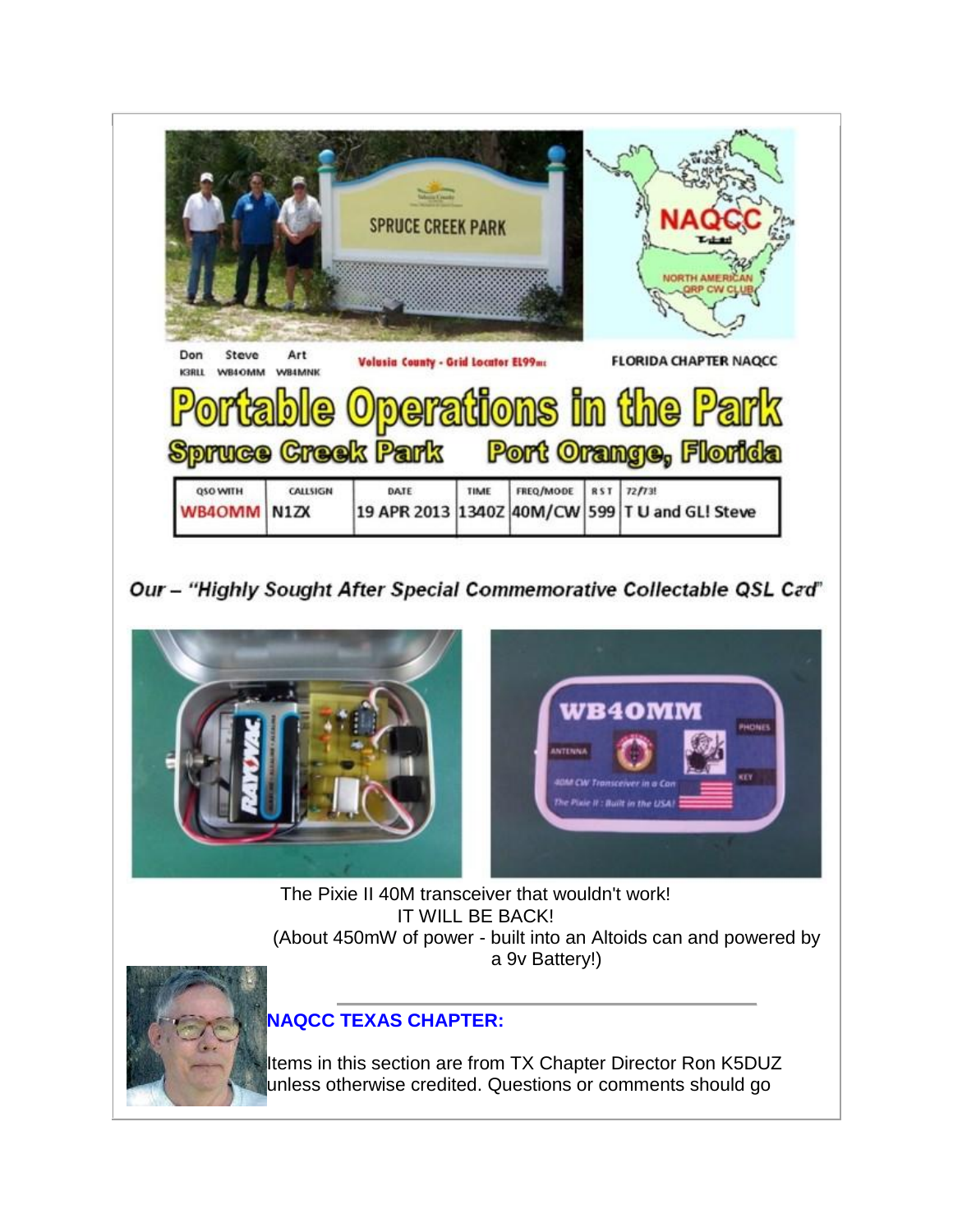to WEBMASTER7388@NAQCCTX.COM The TX Chapter web site is a[thttp://www.naqcctx.com/](http://www.naqcctx.com/)

#### **NAQCC WESTERN PENNSYLVANIA CHAPTER:**

Items  $aA8rT$  in this section are from John K3WWP unless otherwise credited. Questions or comments should go to NAQCC33@WINDSTREAM.NET All chapter news can be found ONLY here in this section of the newsletter.



This has been a very busy month for the NAQCC Western Pennsylvania Chapter. John K3WWP and I (Mike KC2EGL) began our activities on Friday April 5th. We started working on our Two Tinned Tuna transmitter project. We finished up with the Tuna Tin's on Sunday the 7th. Our main reason for the get together was to operate as a tag team in the SP DX contest. We logged 95 QSO's and all but 2 provences of Poland. In between log enteries during the SP DX test we dabbled in the Missouri QSO party and logged the stray DX station calling CQ.

On Sunday April 14th we worked another tag team effort in the Georgia QSO party and the Yuri Gagarian Anniversary contest. We worked a total of 67 QSO's between both events along with a few other DX entries during some of the quiet periods in the Ga and YG event's. After both events were over we did some preliminary testing with our Tuna Tin transmitters. We had a rather primative test set up yet everything seems to be in order. We decided to conduct better testing later in the month so we could use my SWR/Watt Meter.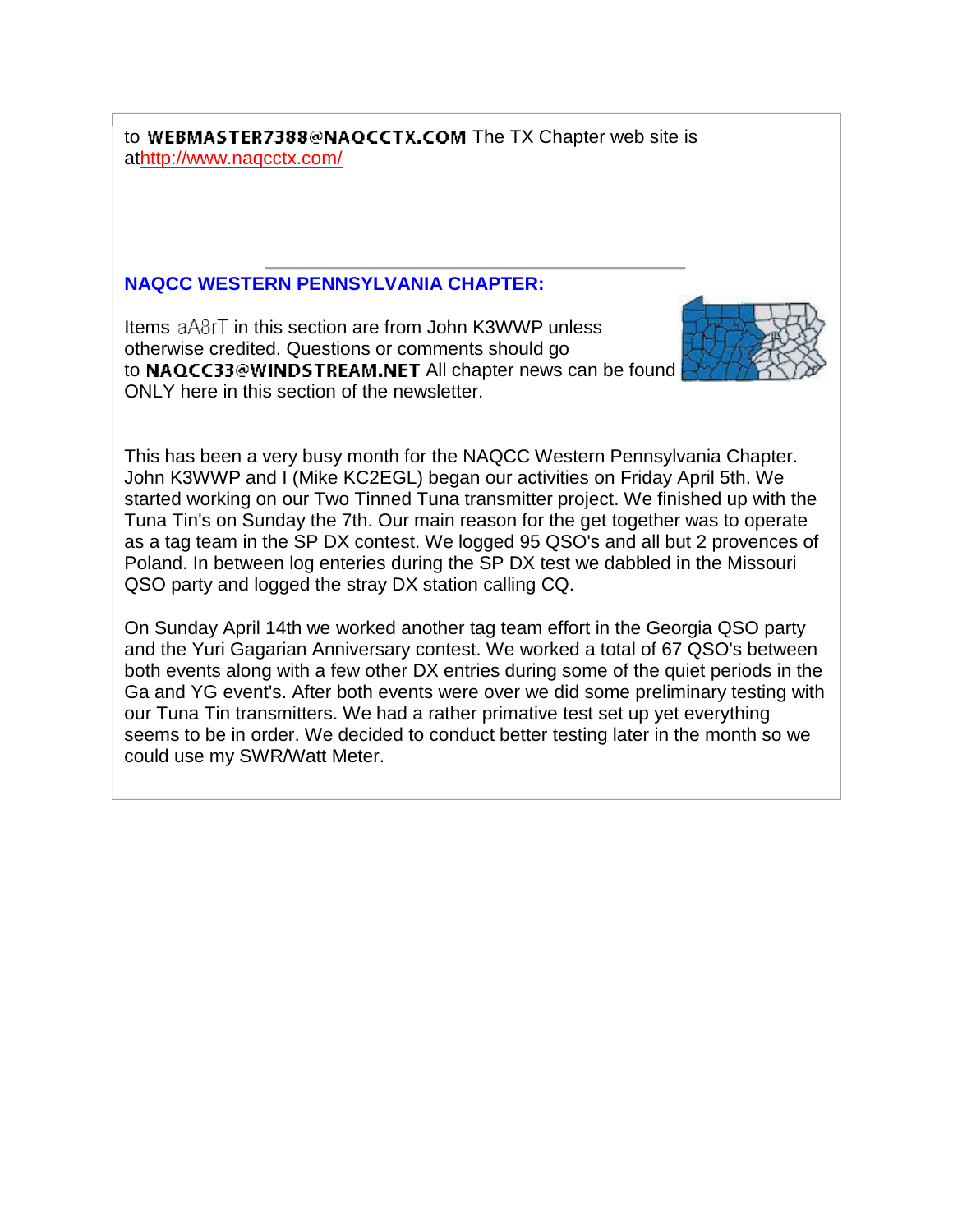

Our next Chapter date was the following weekend April 20th and 21st. We attempted to work eight bdifferent events. We attempted to work the Holyland DX contest but we were unable to hear a single station from Israel. We had very good success with the MM, YUDX, MI and ON QSO Parties. We logged a handful of entries in the ND, SD, and NE QSO Parties. We logged 250 QSO's between all the events. The biggest chore during our operating was trying to keep our log's in order. Making sure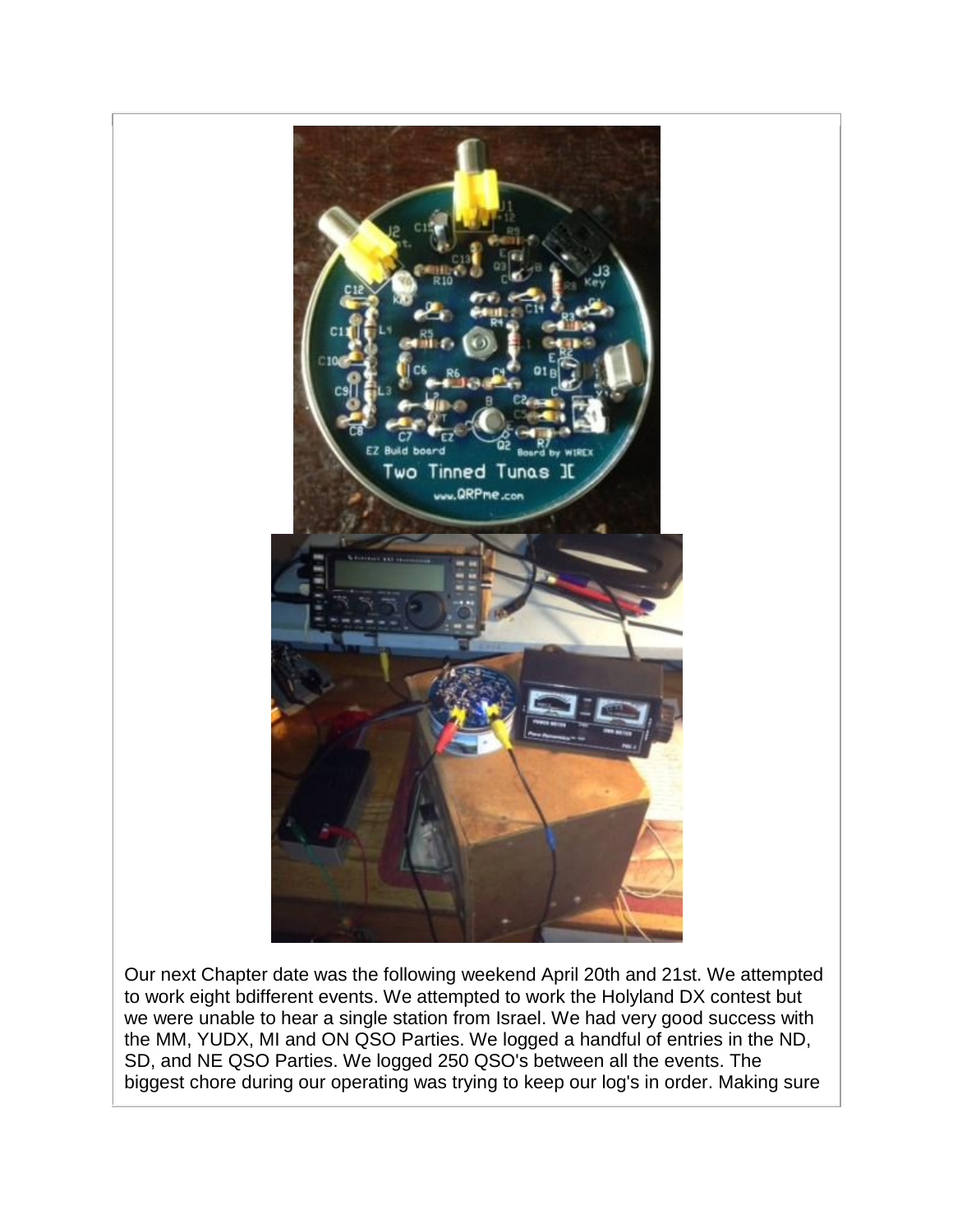we were entering the QSO in to the proper log. As you can imagine it was quite confusing at times. Hi-Hi!!!

Saturday April 27th. John and I worked a tag team effort in the Florida QSO Party and the HB9 contest. In just over six hours of operating we logged 128 QSO's in 46 counties. John was one county away from having worked all counties in Florida. And would you believe it, the one county he needed was on the air as a rover. So John has now worked all of Forlida's counties. We cut our operating short for the night because we wanted to work on yet another project. We started to assemble a QRP straight key from the same company that provides the Tuna Tin. The soldering involved a resistor, a LED, a 9V battery terminal, and a couple of leads to connect the key to a radio. It even came with a pine base which needed to be sealed with a few coats of varnish.



Sunday April 28th. John, Tom WY3H, Tom's wife JoAnne and I went to the Two Rivers Hamfest. It was nice to get out an see some familiar faces and to see if we could find anything we could not do with out. I was looking for some crystal's to use with my Tuna Tin and some clip leads to connect the cables of the Tuna Tin to a battery, antenna, and a key. I found some aligator clips from a vendor who was very pushy. We originally found some clips that were a little bigger than what we needed. He said they were the smallest he had. Well we found the right sized clips as we walked around his set up. If it wasn't for the fact that clip leads are rather expensive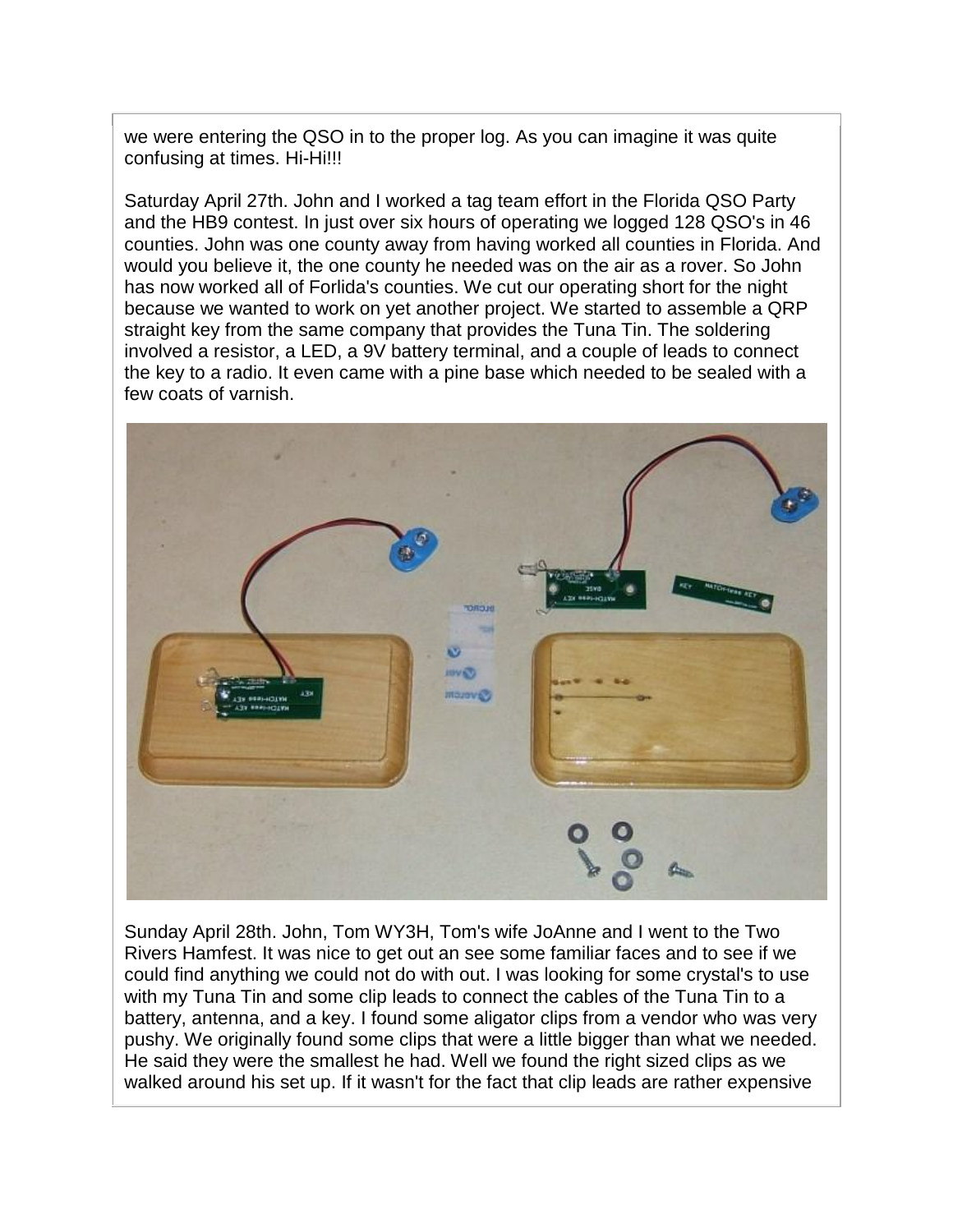at Radio Shack I would have passed up on the smaller clips. The vendor asked in a not so nice way "what is the difference between the ones I purchased and the larger clips?" I replied by telling him the larger ones were almost the size of the radio we are working on. He just shook his head. I have a feeling he was not a ham. He had no clue of what we were trying to explain to him.

This concludes the April activities of the NAQCC WPA Chapter. 73 Mike KC2EGL

#### **TO THE ORP QRP HOLLEY JE**

#### **5. NAQCC QRS NETS:**

News and net reports in this section are from QRS Net Manager Craig N4PLK unless otherwise credited. Questions or comments should go to N4PLK@VERIZON.NET



SCHEDULE: **NAQCC Main QRS Net (NQN) Sunday evenings 8:00 PM Eastern Time, which is Monday 0000 UTC, on 7060 kHz. Main NCS - Craig N4PLK (in VA) NAQCC East Texas QRS Net (ETN) Monday evenings 7:00 PM Central Time, which is Tuesday 0000 UTC, on 7060 kHz. Main NCS - Allen KA5TJS (in TX) NAQCC Rocky Mtn Regional/Continental QRS net (RMR) Tuesday afternoons 3:00 PM Mountain Time, which is Tuesday 2100 UTC, on 14062.5 kHz. AND Thursday afternoons 3:00 PM Mountain Time, which is Thursday 2100 UTC, on 14062.5 kHz. Main NCS - Dale WC7S (in WY) NAQCC East Coast QRS Net (ECN) Thursday evenings at 8:00 PM Eastern Time, which is Friday 0000 UTC, on 7060 kHz. Main NCS - Robert KG4KGL (in SC) NAQCC Pacific NorthWest QRS Net (PNW)**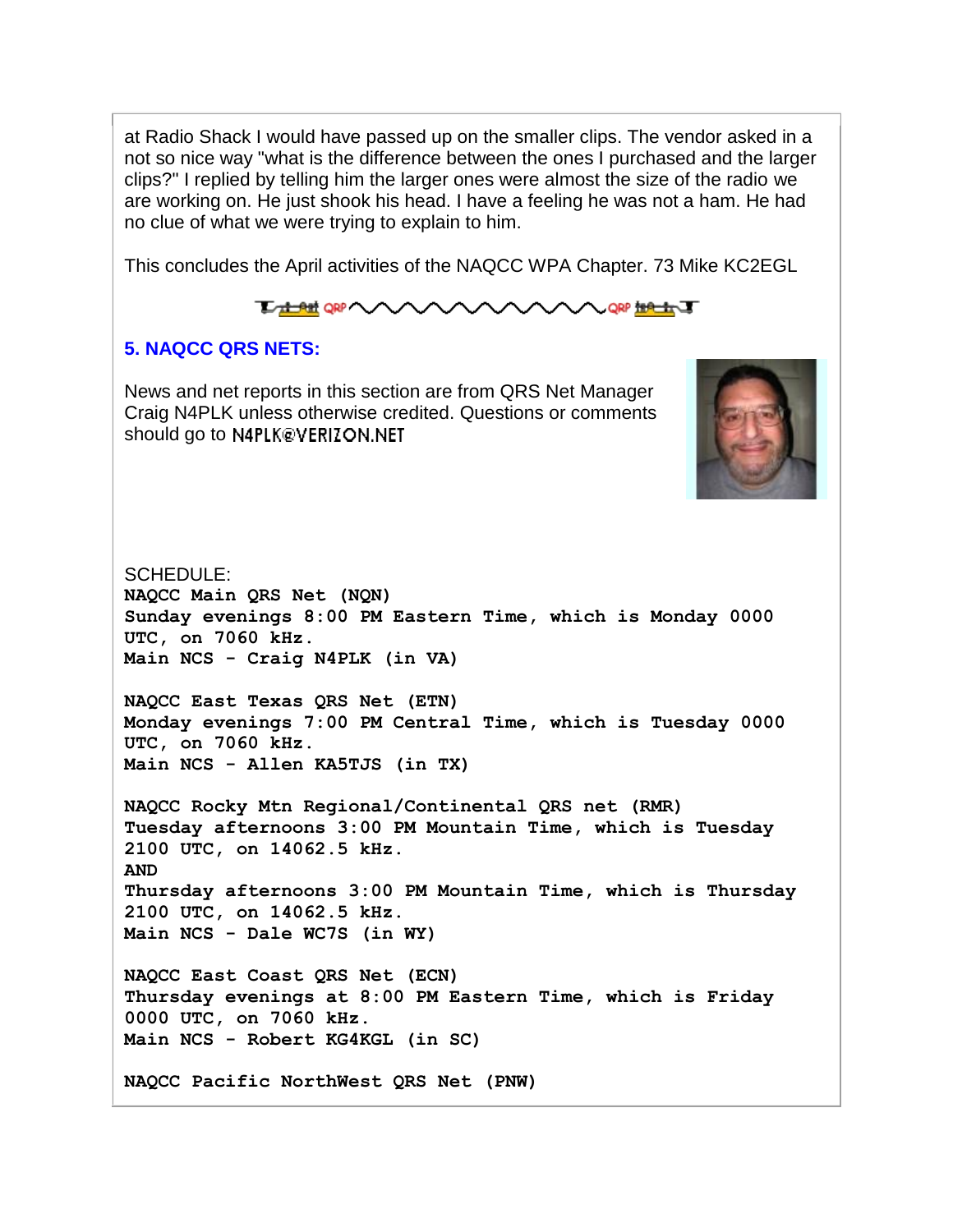**Thursday evenings 7:00 PM Pacific Time which is Friday 0200Z on 3574 kHz and 7121 Khz. NCS 80m- Stewart KE7LKW (in WA) NCS 40m- 'JB' KR5RR (in CA)** ACTIVITY REPORT:

No report received for this newsletter. **73, Craig N4PLK NAQCC # 5775 QRS Nets Manager n4plk@verizon.net**

#### **Extration VVV**

#### **6. NAQCC CW ASSISTANCE PROJECT:**



Items in this section are from CW Assistance Project Coordinator Ron K5DUZ unless otherwise credited. If you are interested in helping out or need help with any CW and/or QRP matters contact: K5DUZ - NAQCCSKED@FLASH.NET OR VE3FUJ -**VE3FUJ@WIGHTMAN.CA** 

Meanwhile, see the [CW Assistance/QRS Nets](http://naqcc.info/cw.html) section of the web site and the new content that is there.





## **7. CW CARTOON OF THE MONTH:**

Let's take a comedy and/or nostalgia break now courtesy of Dick Sylvan W9CBT NAQCC #2062. Dick has been a long-time QRP/CW operator. One of his many talents is being a cartoon artist. Dick's cartoons appear monthly in the K9YA Telegraph, a free ham radio eZine, where he is staff cartoonist. The NAQCC is very honored to reprint Dick's cartoons originally published in

the [K9YA Telegraph.](http://www.k9ya.org/) Dick has also authored a book entitled "Hi Hi - A Collection of Ham Radio Cartoons" available via [his web site.](http://www.k9ya.org/w9cbt/) Dick's cartoons made their debut in our NAQCC Newsletter Issue #058, November 17, 2007, and a new cartoon currently appears in every issue.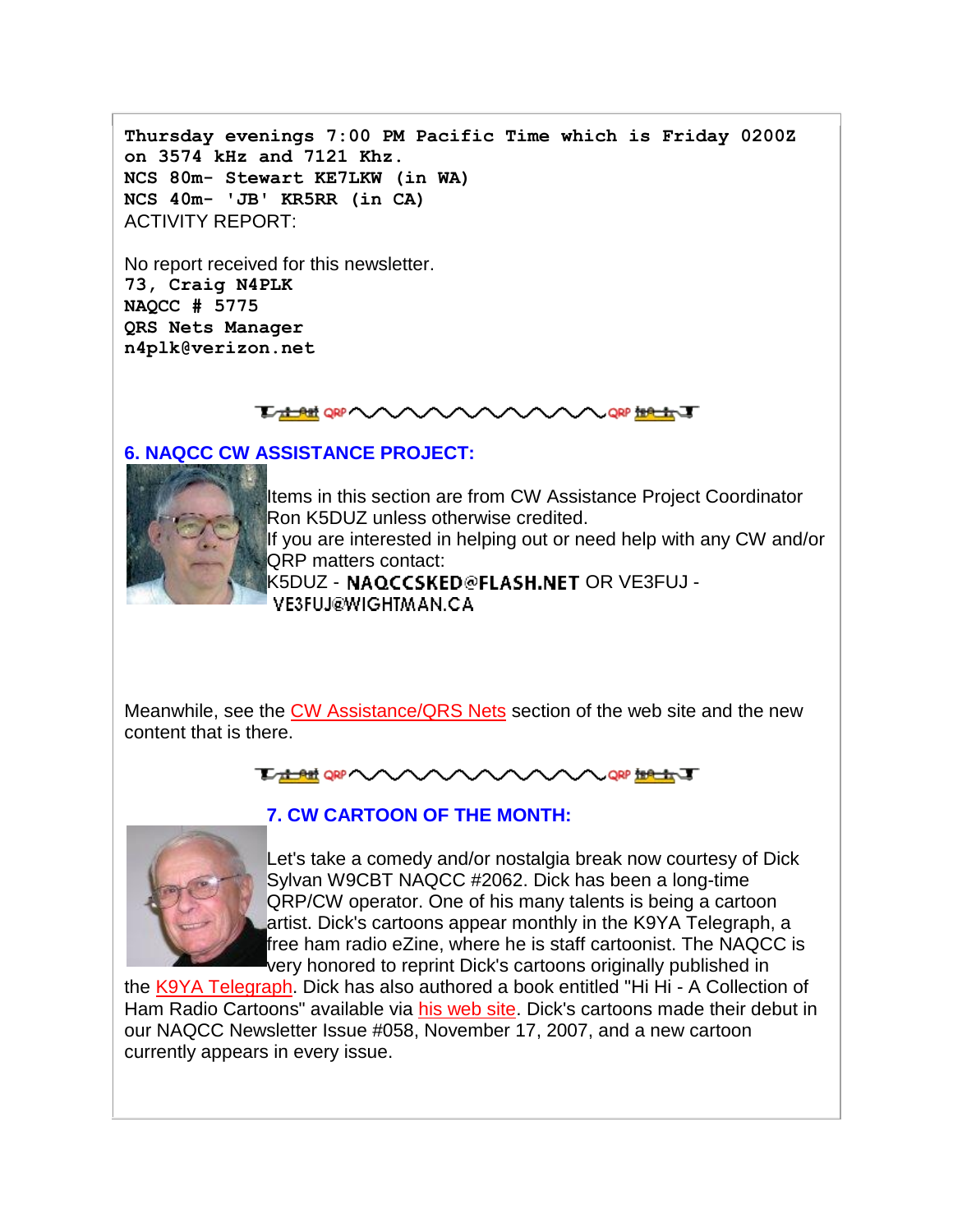

"Who Said You Cant Take It With You?"

|  | <b>TALLER OF VALAVAVAVAVAVAVALE ERAT</b> |  |
|--|------------------------------------------|--|
|  |                                          |  |

### **8. RECENT AWARD WINNERS:**

#### **1000 MPW Awards:**

| 0207 | <b>KB1UOH</b> |                | 03/07/13 |
|------|---------------|----------------|----------|
| 0208 | <b>WU1V</b>   | -              | 03/09/13 |
| 0209 | <b>WU1V</b>   | -              | 03/16/13 |
| 0210 | <b>K3WWP</b>  | -              | 03/18/13 |
| 0211 | <b>KC2EGL</b> | -              | 03/24/13 |
| 0212 | <b>KC2EGL</b> | -              | 03/24/13 |
| 0213 | <b>KC2EGL</b> | -              | 03/24/13 |
| 0214 | <b>KC2EGL</b> | -              | 03/24/13 |
| 0215 | <b>KC2EGL</b> | -              | 03/24/13 |
| 0216 | <b>KC2EGL</b> | -              | 03/24/13 |
| 0217 | <b>KC2EGL</b> | -              | 03/24/13 |
| 0218 | N3CU          | -              | 04/08/13 |
| 0219 | N3CU          | -              | 04/08/13 |
| 0220 | N3CU          | -              | 04/08/13 |
| 0221 | N3CU          | $\overline{a}$ | 04/08/13 |
| 0222 | N3CU          |                | 04/08/13 |
|      |               |                |          |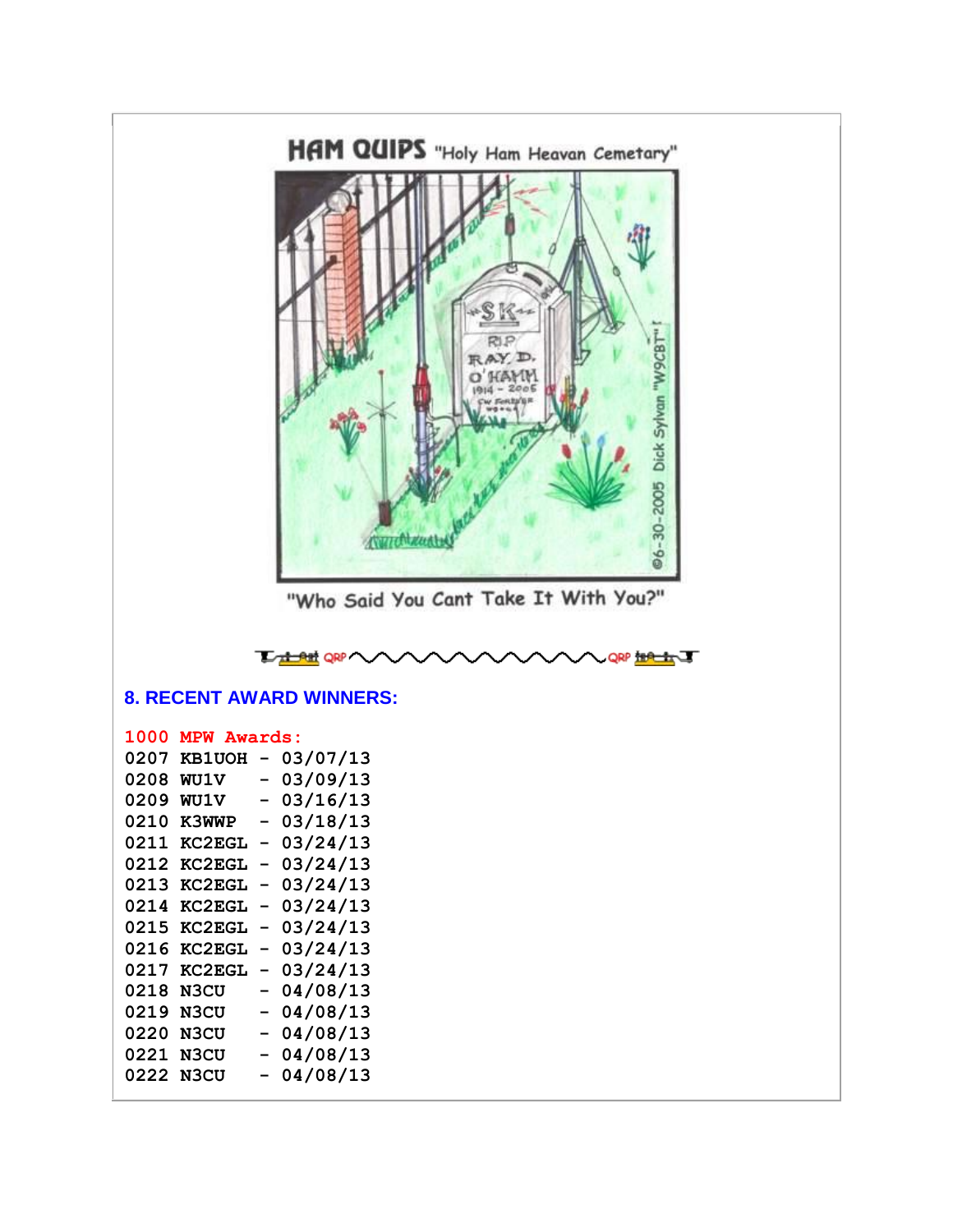```
0223 W1UV - 04/10/13
0224 W0EJ - 04/11/13
0225 W0EJ - 04/11/13
0226 W0EJ - 04/11/13
0227 N3CU - 04/11/13
0228 W1UV - 04/13/13
0229 W1UV - 04/10/13
0230 MW0RSS - 04/16/13
0231 MW0RSS - 04/16/13
0232 N3CU - 04/16/13
0233 WU1V - 04/18/13
0234 K3WWP - 04/19/13
0235 K3WWP - 04/19/13
0236 WU1V - 04/20/13
0237 N3CU - 04/23/13
0238 N3CU - 04/23/13
0239 N3CU - 04/23/13
0240 N3CU - 04/24/13
0241 K3WWP - 04/25/13
0242 N3CU - 04/27/13
0243 N3CU - 04/29/13
0244 N3CU - 04/29/13
*********************
QSO-a-Day Awards:
One Month 2013:
30 Days 2013:
0001 KC0ZLR - 3/25/13 (2/20-3/21)
0002 KC2EGL - 4/18/13 (3/14-4/12)
Endorsements:
0001 KC0ZLR 30 Days 2013 - Simple wire antennas for all QSOs -
3/25/13
*********************
30-30 Awards:
One month
0026 W4TZM Mar 2013 - 3/25/13
0027 W4TZM Apr 2013 - 04/26/13
*********************
Alphabet Prefix USA Awards:
```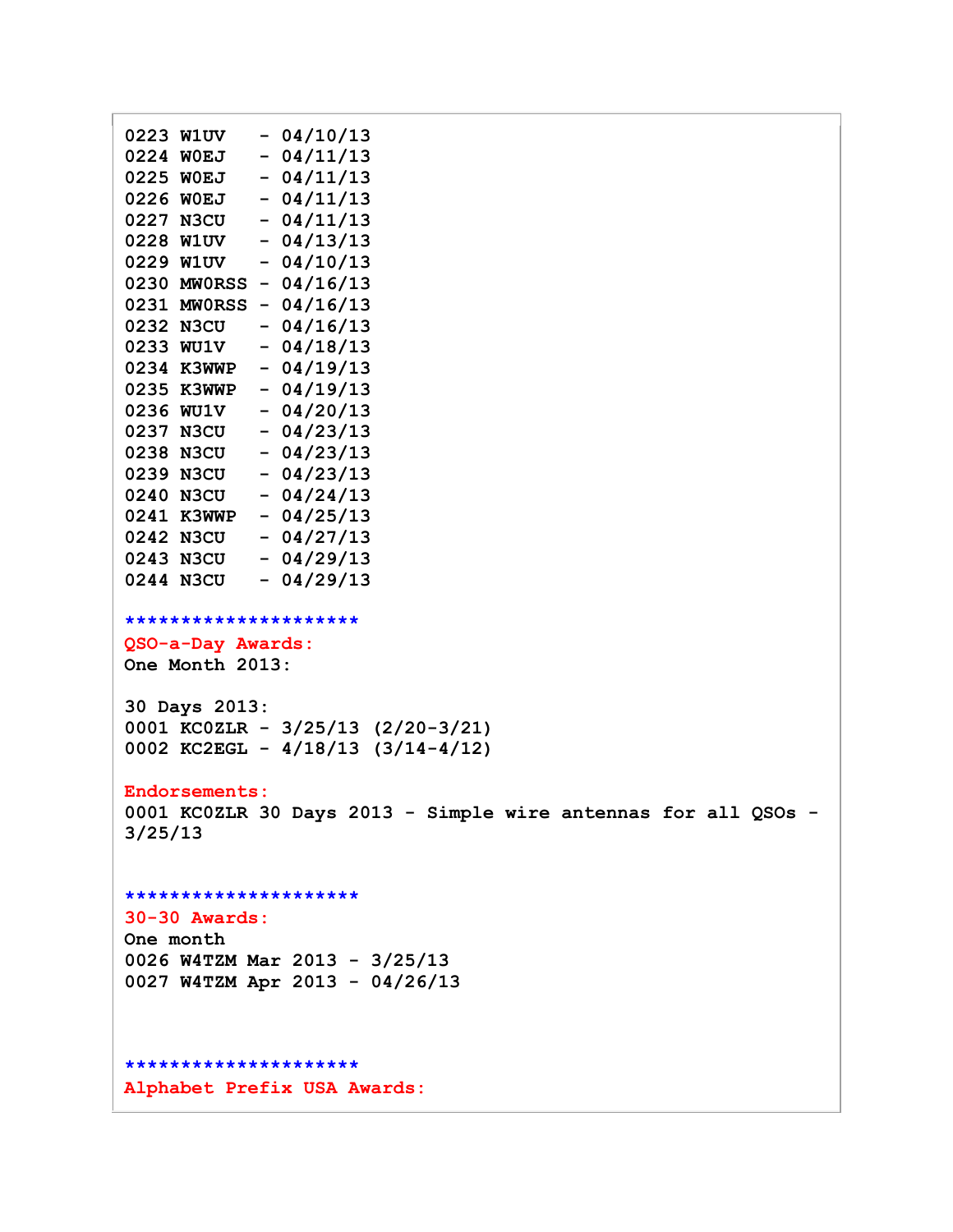```
Honor Roll World Update:
K3WWP 589 - 4/19/13
```

```
*********************
DXCC Category A (QRP) Awards:
0011 - K1YAN 04/29/13
```
**\*\*\*\*\*\*\*\*\*\*\*\*\*\*\*\*\*\*\*\*\***

**WAC Category A (QRP) Awards: 0025 WU1V - 4/10/13**

**Endorsements:**

**0025 WU1V - 20M - 4/10/13 0011 K1YAN - 17M - 4/22/13**

#### **\*\*\*\*\*\*\*\*\*\*\*\*\*\*\*\*\*\*\*\*\***

Nice to see some new calls in our awards listing. Congratulations to them, and to our 'regulars' who've earned some additional awards as well.

For a complete listing of our award winners and more details, see **[Awards](http://naqcc.info/awards.html)** on the web site.



#### **9. MEMBER SPOTLIGHT:**



This section is managed by Paul N8XMS and any questions about it should go to  $N3XMS@ARRL.NET$ . Paul selects members at random and asks them if they would like to be featured in the Member Spotlight in the newsletter.

#### **Ben Pooley VE1AHX #1610**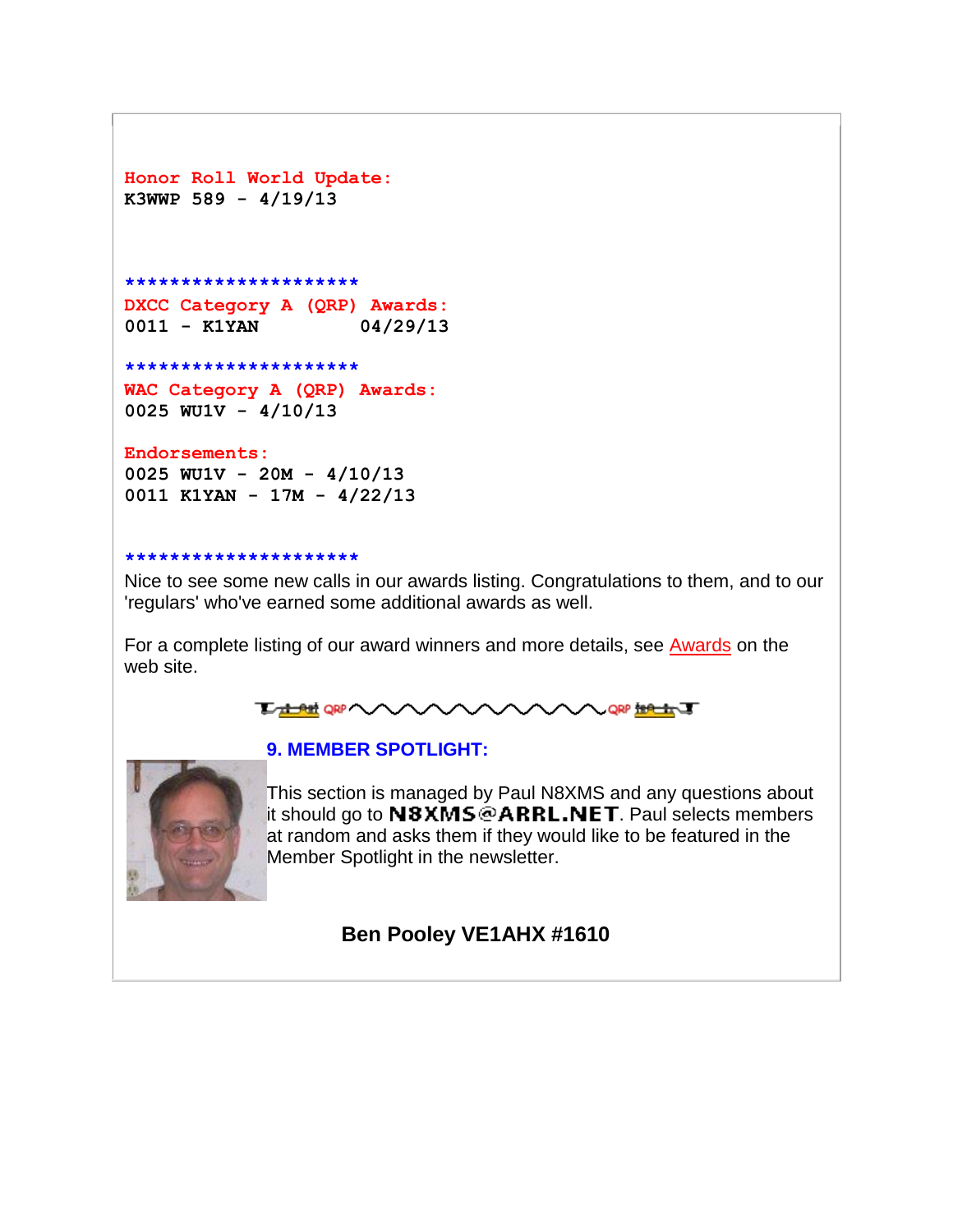

I passed the British Radio Amateurs Exam in 1951, but, due to our imminent departure for VE7-land (and for lack of the license fee!) my first callsign was not G3\*\*\*, but VE7AFP in 1952. Like many others at the time, my first transmitter was a 6V6 crystal oscillator with a hand key in the cathode circuit. My main interests were, and still are, HF CW DX, and building gear.

In 1959, wanderlust struck. I built a transmitter for HF CW to work on any power supply from 110 - 240 volts AC or DC. It had 4 50L6 tubes, selenium rectifiers, and plug-in coils, and would run about 15 watts input. An on-air Fiji contact had told me he could probably get me a job there, which he did, with the Fiji Posts and Telegraphs Department. The next year was quite busy on-air as VR2DG (yes, that was long before Fiji became 3D2) and those 50L6s got a good workout. Then a beautiful Maine schooner arrived in Suva, looking for crew who could also work the radio, so a short stint as VR2DG/MM - which must have irritated a lot of people; quite a 'rare' call but no DXCC credit!

I left the boat in Brisbane and briefly signed VK4DE before moving to a job in South Australia as VK5BP for a couple of years. During this time Jeff, VK5NQ, and I took a two-week trip to Alice Springs as VK5BP/8, VK8s being a bit scarce then. My next callsign was G3PAH, where I stayed six years. At that time I became interested in Land Rovers, another incurable affliction - I now have a 1950 and my 'daily driver'1989 Land Rover '90'. For my first Land Rover, in the 1960s, I built a 160 and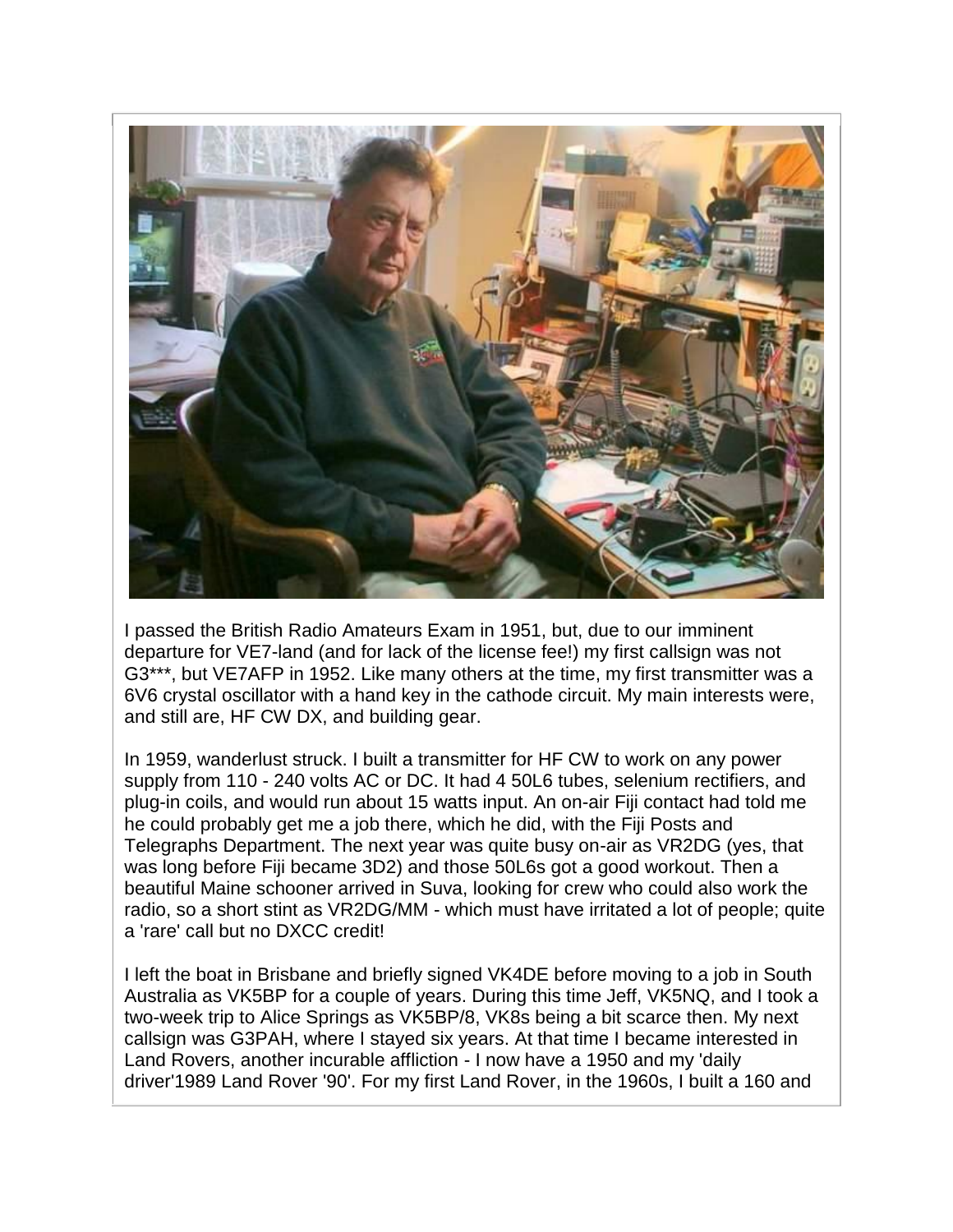80 metre mobile AM transceiver. I still have it, and recently fired it up. After replacing one capacitor it worked fine for a check in the local AM net. Not bad for 50 year-old gear.

All that is ancient history now. I have been in Nova Scotia, as VE1AHX, for 45 years. I enjoy kit-building. I have Small Wonder Labs SW40 and DSW30. The main rig is an Elecraft K2, and I admit to having the KPA100 amplifier for when the going gets tough! The latest kit project was Fox Delta's Antenna Analyzer, a great little tool. I still have the Vibroplex Original Deluxe, bought in an auction in the VE7AFP days, but mostly use a Kent paddle now.

My wife and I have been married nearly 35 years, since she arrived and totally and happily disrupted the life of this (then) 44 year old bachelor. I am retired from a printed circuit board assembly business in Lockeport, NS.

Still enjoy some DX hunting, though with decreased tolerance for the abuse and other shenanigans, and still enjoy CW, though the error rate goes up as years seem to etch away at the link between brain and keying hand!



#### **10. NEWS ITEMS AND ARTICLES BY OUR MEMBERS:**



This section is a forum for you to tell other members what you've been up to on the ham bands or to submit an article dealing with some aspect of CW and QRP operation or equipment. Examples might include, but not limited to, antenna projects, QRP and/or SDR equipment, tuners, battery technology, keyers, logging, or other related topic of interest to the QRP community.

Send your news items and articles to our news editor Paul KD2MX at KD2MX@ARRL.NET. Deadline for submitting news items for the next newsletter is Jun 6. For your convenience any links in this section will open in a new browser window so you can come immediately back here to the newsletter just by closing that extra window. DISCLAIMER: Any views expressed in this section are those of the member submitting them, and may or may not be those of the NAQCC or its officers.

NOTE: Paul had to go out of town and did not get the member news here in time for the deadline. If you sent in a member news item, he will have it in the next newsletter June 8.

**From John K3WWP #0002 FC 1** - It continues to be a great time for working DX. In addition to that described in the WPA Chapter news above, I recently added a couple of new overall countries (entities) to bring my total to 216 worked. T2YY in Tuvalu and A71CM in Qatar. In addition I've already received my QSL card from